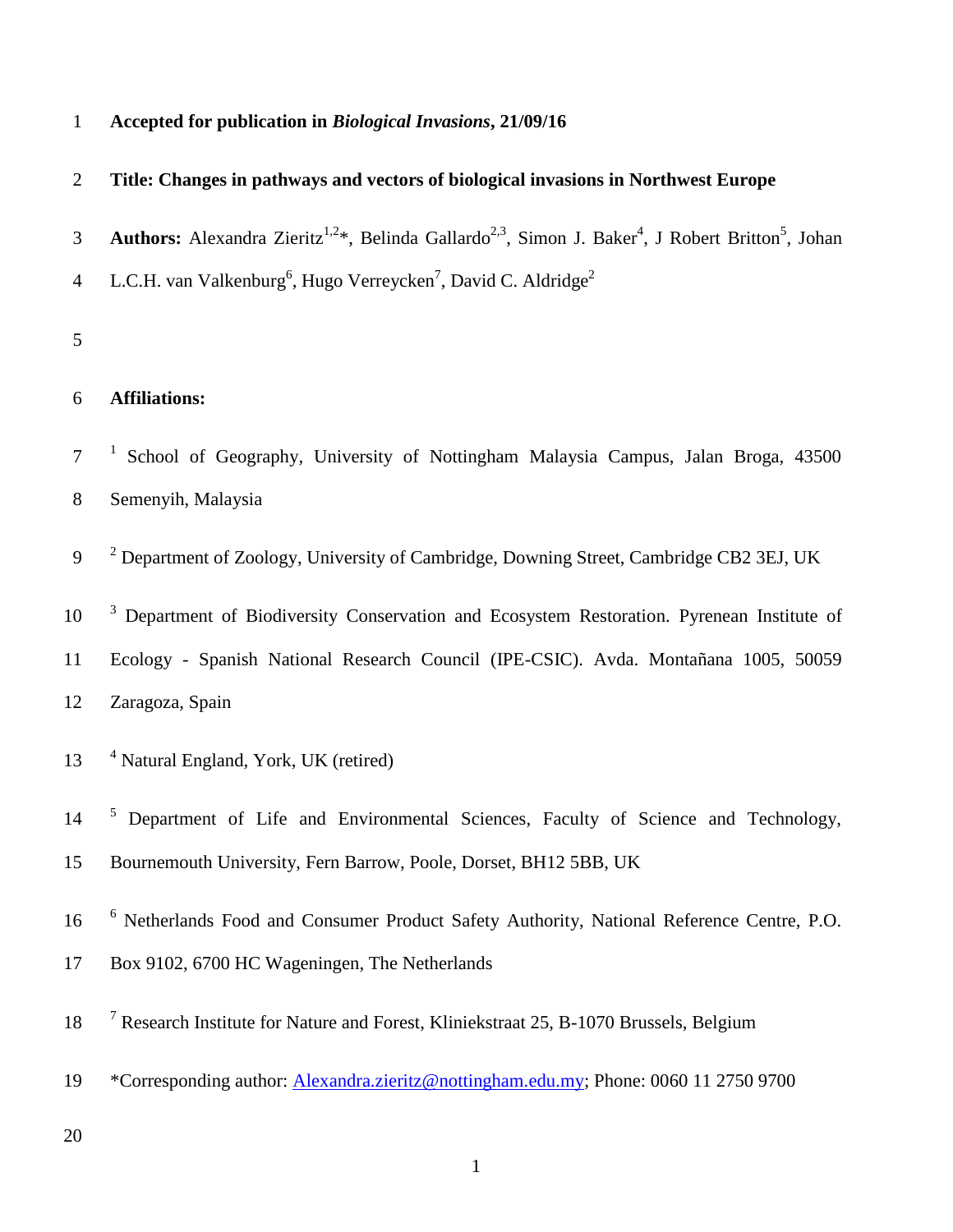#### **Abstract**

 We assessed how establishment patterns of non-native freshwater, marine and terrestrial species into Northwest Europe (using Great Britain, France, Belgium and the Netherlands as the study countries) have changed over time, and identified the prevalent pathways and vectors of recent arrivals. Data were extracted from 33 sources on (a) presence/absence and (b) first year of 26 observation in the wild in each country, and (c) continent(s) of origin, (d) invasion pathway(s), (e) invasion vector(s) and (f) environment(s) for 359 species, comprising all non-native Mollusca, Osteichthyes (bony fish), Anseriformes (wildfowl) and Mammalia, and non-native invasive Angiospermae present in the area. Molluscs, fish and wildfowl, particularly those originating from South America, arrived more recently into Northwest Europe than other groups, particularly mammals, invasive plants and species originating from North America. Non-deliberate introductions, those of aquatic species and those from elsewhere in Europe and/or Asia increased strongly in importance after the year 2000 and were responsible for 69%, 83% and 89% of new introductions between 2001 and 2015, respectively. Non-deliberate introductions and those from Asia and North America contributed significantly more to introductions of invasive species in comparison to other non-native species. From the 1960s, ornamental trade has increased in importance relative to other vectors and was responsible for all deliberate introductions of study groups since 2001. Non-deliberate introductions of freshwater and marine species originating from Southeast Europe and Asia represent an increasingly important ecological and economic threat to Northwest Europe. Invertebrates such as molluscs may be particularly dangerous due to their small size and difficulties in detection. Prevention of future invasions in this respect will require intensive screening of stowaways on boats and raising of public awareness.

- 
- **Keywords**: freshwater; invasive; marine; non-native; pathways; terrestrial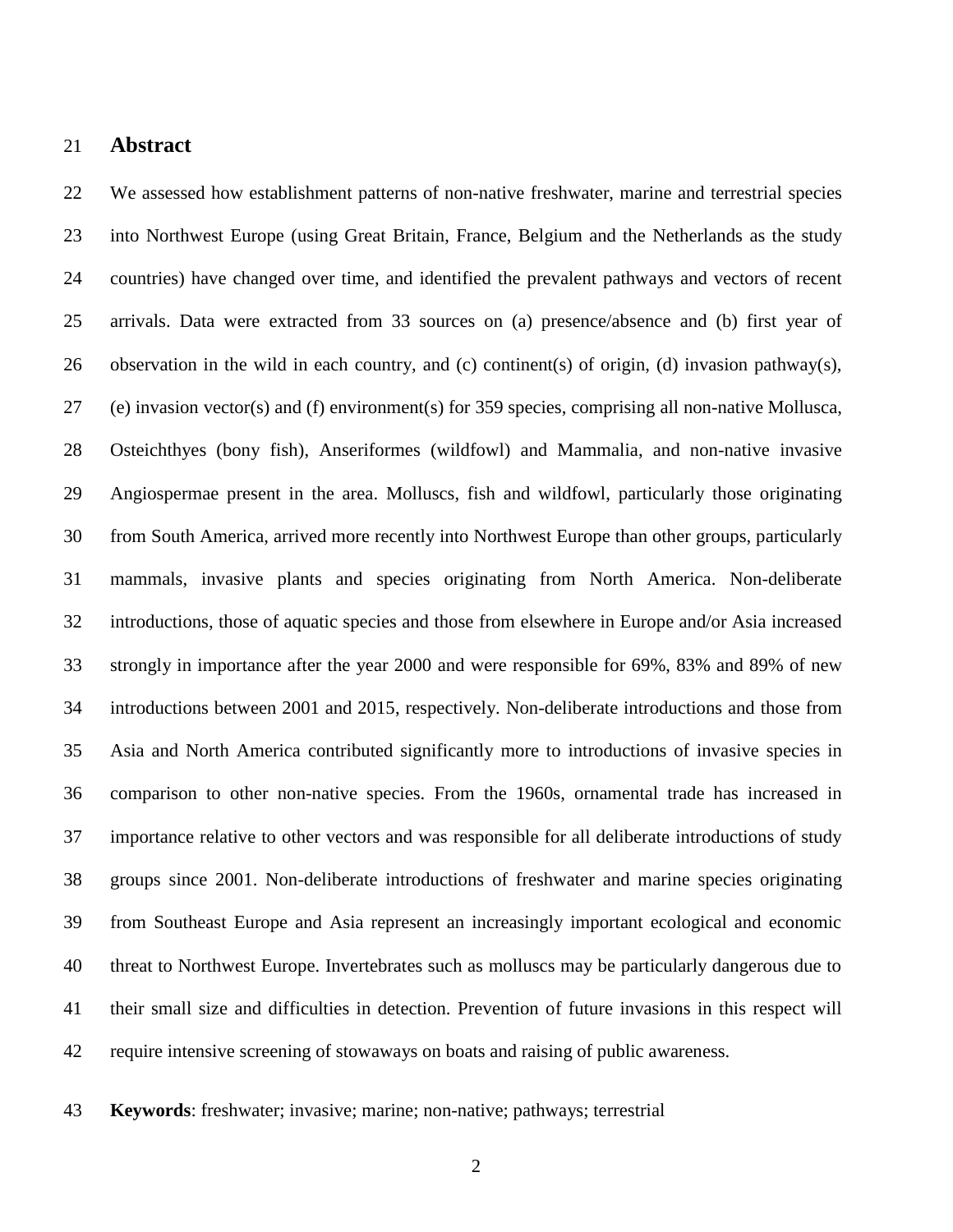## **Acknowledgements**

 Research leading to this study was funded by the European Regional Development Fund through the EU co-funded Interreg 2Seas project RINSE (Reducing the Impact of Non-Native Species in Europe; www.rinse-europe.eu), which seeks to improve awareness of the threats posed by INNS, and the methods to address them. AZ and BG received financial support from RINSE. AZ is supported by a Postdoctoral Research Fellowship of the University of Nottingham, Malaysia Campus. BG holds a Postdoctoral Research Fellowship from the Spanish Ministry of Economy and Competitiveness (JCI-2012-11908). We are grateful to RINSE colleagues for their contribution during the data review stage (in alphabetical order): Tim Adriaens, Catherine Chatters, Patrick Crestot, Kim De Bus, Dieter Depraetere, Céline Fontaine, Cindy Fournier, Melanie Gillings, Ans Mouton, Jonathan Newman, Corin Pratt, Dick Shaw, Sofie Standaert and Karel van Moer.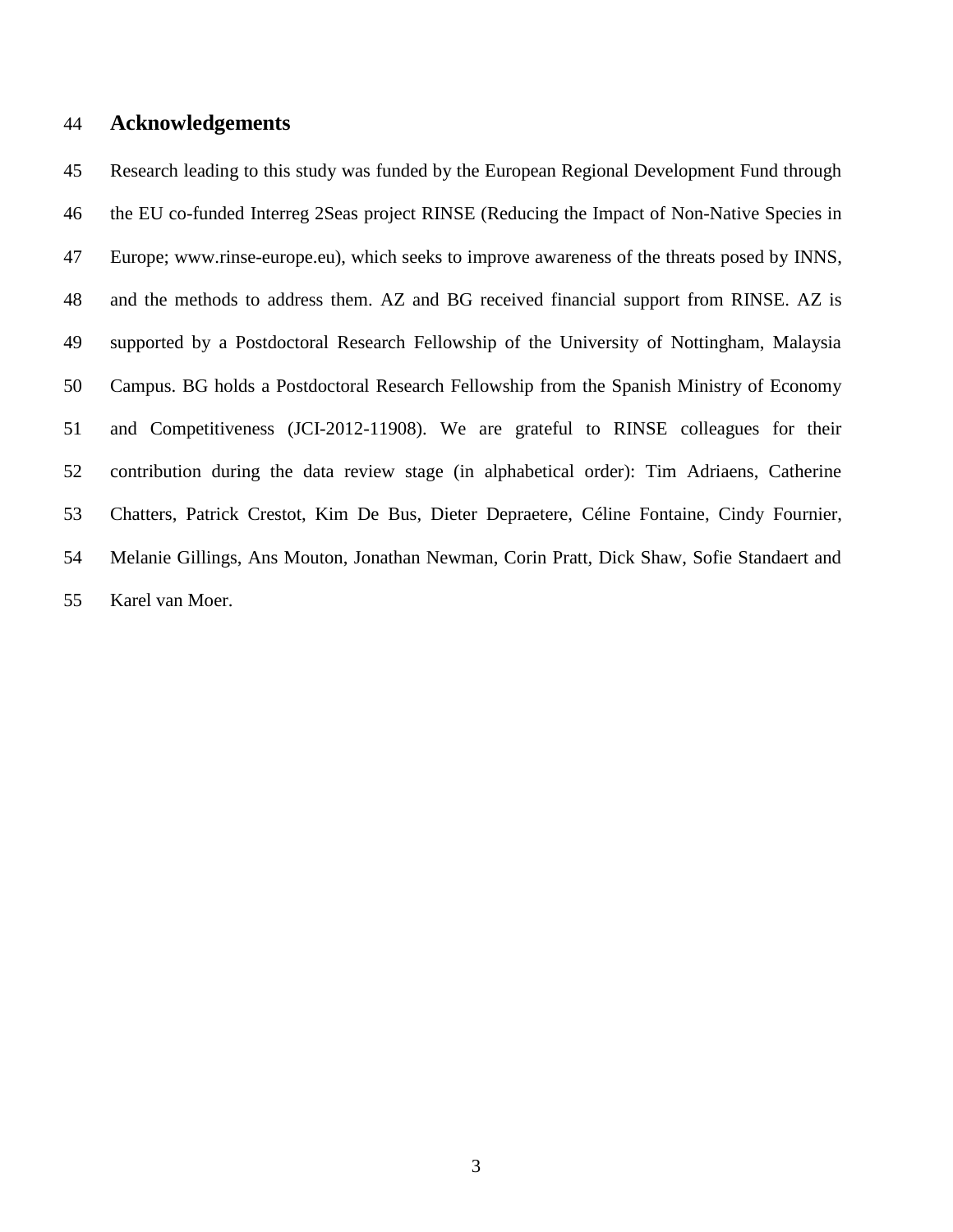## **Introduction**

 Diverse strategies exist that aim at minimising the environmental and economic costs of Invasive non-native species (INNS), i.e. those that "cause harm to biodiversity or ecosystem services" (Convention on Biological Diversity definition of terms, [www.cbd.int/invasive/terms.shtml\)](http://www.cbd.int/invasive/terms.shtml). These include horizon scanning and monitoring of the most likely future invaders to help prevent introductions, the actual prevention of future introductions by reducing pathways, intercepting movements at borders and assessing risk for intentional imports, and early warning, eradication and long-term control measures when prevention fails [\(Simberloff et al. 2013\)](#page-24-0). As eradication of established INNS in natural habitats has proved impossible or extremely costly in most cases [\(Myers et al. 2000;](#page-23-0) [Zavaleta et](#page-24-1) al. 2001; [Mack and Lonsdale 2002;](#page-22-0) [Britton et al. 2011;](#page-20-0) [Oreska](#page-23-1)  [and Aldridge 2011;](#page-23-1) [Pluess et al. 2012\)](#page-23-2), implementation of proactive approaches that focus efforts on preventing introductions has been shown to provide considerable conservation and economic benefits [\(Simberloff et al. 2013\)](#page-24-0). This approach has manifested in several recent trans-national legislations, including the Convention on Biological Diversity's Aichi biodiversity target for 2020 [\(Secretariat of the Convention on Biological Diversity 2011\)](#page-23-3) listing the management of introduction pathways in the key target #9 [\(Anderson et al. 2014\)](#page-20-1), and the European Union Regulation No 1143/2014 on the prevention and management of the introduction and spread of INNS [\(European Commission 2014;](#page-20-2) [Genovesi et al. 2015\)](#page-21-0).

 The successful prevention of future introductions of NNS requires a good understanding of the history of previous introductions and invasions [\(Hulme 2009;](#page-21-1) [Essl et al. 2015\)](#page-20-3). For example, information about the introduction pathways and donor regions of the most invasive species for a particular region can help prioritise limited resources to managing particular vectors and pathways. Consequently, quantifying the spatio-temporal changes in the importance of different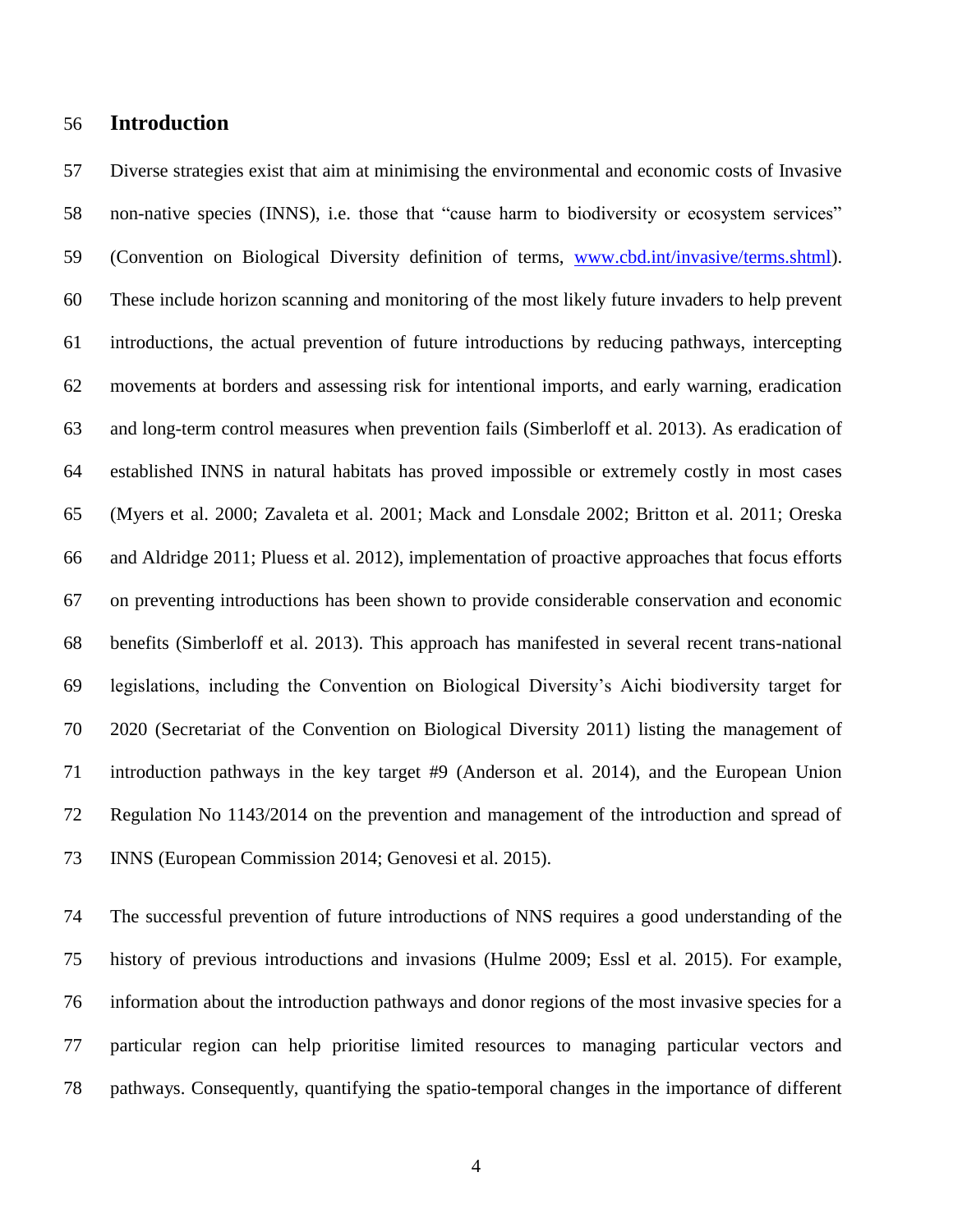donor regions, vectors (i.e. "any means that allows the entry or spread of […] alien species" (FAO 2007)) and/or pathways of previously introduced NNS, and especially INNS, provides evidence on which management approaches can be based [\(Essl et al. 2015\)](#page-20-3). To this end, a number of studies are available that quantify the contribution of specific vectors and pathways of a specific environment, region and/or group of NNS. These include assessments of the introduction history of freshwater taxa in Great Britain [\(Keller et al. 2009\)](#page-22-1), Italy [\(Gherardi et al.](#page-21-2)  [2008\)](#page-21-2) and Lake Naivasha, Kenya [\(Gherardi et al. 2011\)](#page-21-3), terrestrial plants in Brazil [\(Zenni 2014\)](#page-24-2), and eight vectors responsible for the introduction of non-native marine species to California [\(Williams et al. 2013\)](#page-24-3).

 Whilst these and a number of similar studies are useful for developing more effective measures to prevent new introductions to restricted environments or of taxonomic groups, wider assessments across environments, taxa and international borders are needed to draw a more complete picture of the most important pathways, routes and vectors of NNS [\(Essl et al. 2015\)](#page-20-3). Moreover, as transport networks have developed, global trade routes and regulatory structures have evolved, and climatic conditions have changed at a rapid rate, the prevalent pathways, routes and vectors of NNS have also changed [\(Galil et al. 2007;](#page-20-4) [Hulme 2009;](#page-21-1) [Keller et al. 2009\)](#page-22-1). Consequently, it is likely that the invasion histories of contemporary NNS differ to those historically, and this needs to be reflected in policies and practises that also acknowledge that only a small proportion of NNS will develop invasive populations [\(Wilson et al. 2009;](#page-24-4) [Gallardo and Aldridge 2013\)](#page-21-4). INNS that are particularly harmful have been highlighted in a number of 'blacklists', such as those of the DAISIE portal and the IUCN's Invasive Species Specialist Group [\(Vilà et al. 2009;](#page-24-5) [Invasive](#page-22-2)  [Species Specialist Group ISSG 2016\)](#page-22-2). These lists can be used to identify whether especially harmful INNS are characterised by particular donor regions, pathways and vectors.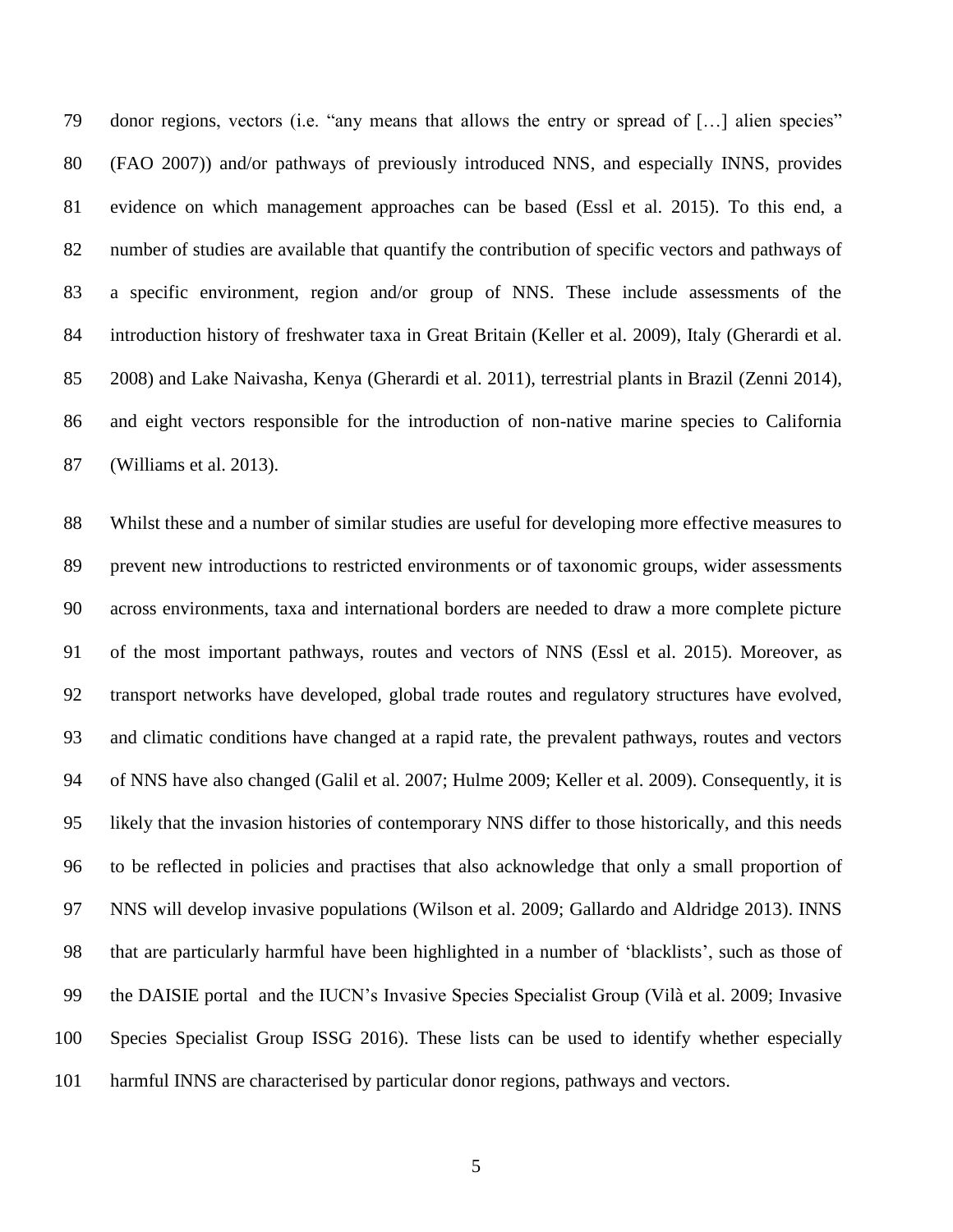The aim of the present study was thus to provide a holistic assessment of the invasion histories of NNS in Northwest Europe across major taxa and freshwater, marine and terrestrial habitats, and with a focus on newly arrived and invasive non-native species, through systematic extraction of information from literature, online databases and expert opinion. GB, France, Belgium and the Netherlands were used as the study countries. The region is a recognised global NNS hot spot, hosting 6,661 NNS [\(Zieritz et al. 2014\)](#page-24-6). Reasons for this high number of NNS is the intensity of travel and trade across borders with several ports of international relevance, high human population density, dense transport network, intensively used landscapes and high vulnerability of degraded ecosystems [\(MacDougall and Turkington 2005;](#page-22-3) [Hulme 2009;](#page-21-1) [Johnson et al. 2012;](#page-22-4) [Seebens et al. 2013;](#page-24-7) [Gallardo et al. 2015\)](#page-21-5). Objectives were to determine the patterns across Northwest Europe and across groupings of NNS according to: (i) their time of arrival; (ii) their continents of origin; and (iii) their pathways and vectors of introduction. These data were analysed to (i) show whether taxa from different taxonomic groups, environments, continents of origin and invasiveness established in the area at different times; (ii) show whether taxa from different taxonomic groups and invasiveness originated from different continents of origin; and (iii) reveal the spatio-temporal trends in the prevalent pathways and vectors used by taxa of different taxonomic groups and invasiveness. Initial data gathering was performed in the course of the project RINSE (Reducing the Impact of Non-Native Species in Europe; www.rinse- europe.eu), which seeks to improve awareness of the threats posed by INNS, and the methods to address them.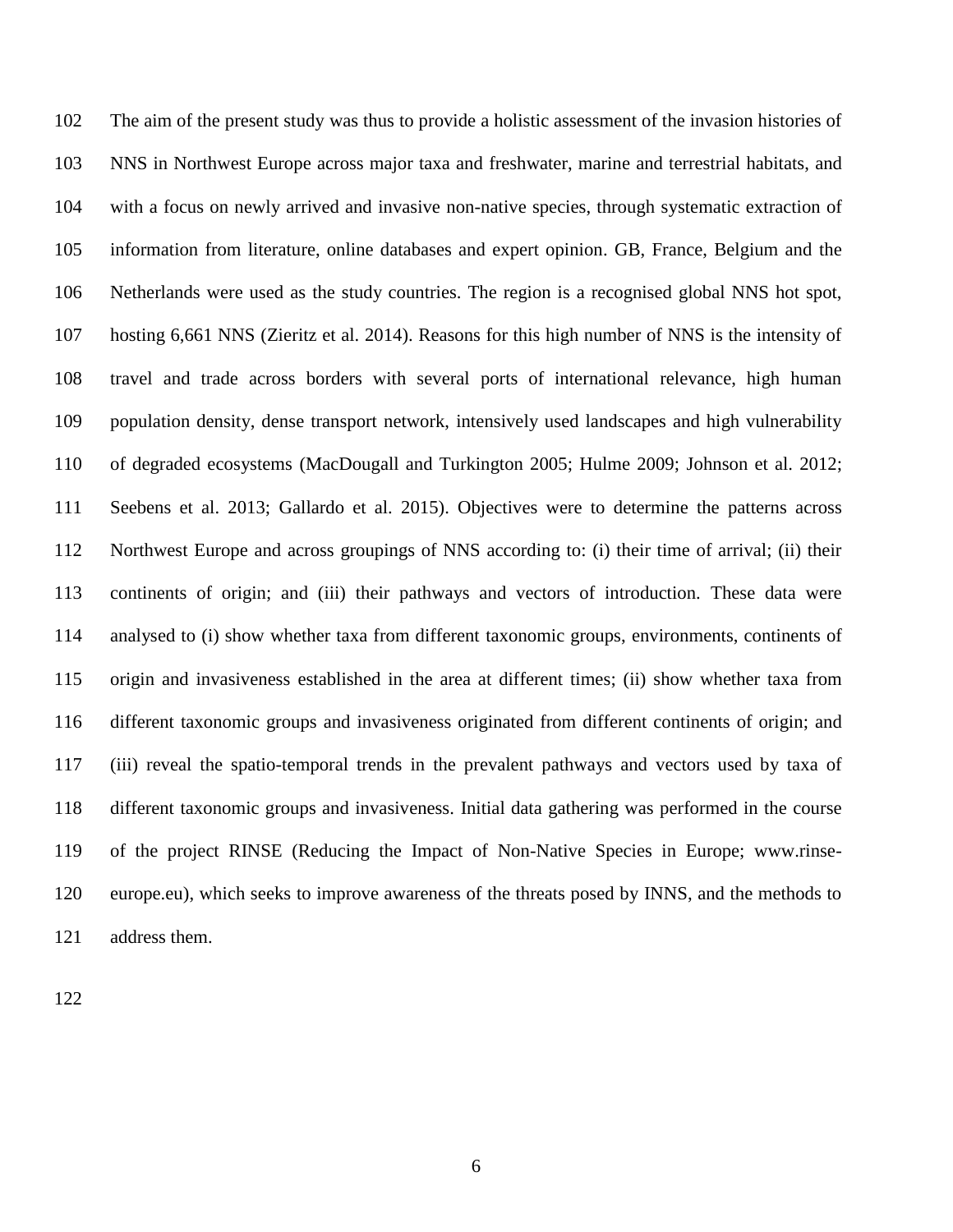## **Methods**

#### **Data gathering**

 Data gathering methodology was designed to provide high-quality data on a maximum number of taxa with different ecologies and life histories. Data were gathered on the following taxonomic groups, each of which inhabit at least two different environments: (1) Angiospermae (i.e. flowering plants; including terrestrial, freshwater and marine species), (2) Mollusca (including terrestrial, freshwater and marine species), (3) Osteichthyes (i.e. bony fish; including freshwater and marine species), (4) Anseriformes (i.e. wildfowl; including geese, ducks, swans and relatives, all of which are terrestrial and aquatic (predominantly freshwater) species), and (5) Mammalia (including terrestrial and freshwater species). For Mollusca, Osteichthyes, Anseriformes and Mammalia, all NNS that were listed as established (i.e. producing viable populations) or previously established (i.e. extinct) in at least one of the four countries of concern in a recently compiled registry of NNS of the study region [\(Zieritz et al. 2014\)](#page-24-6) were included in the dataset. The Angiospermae dataset had to be treated differently due to the very high number (i.e. 3,470) of non-native species recorded in the area and the fact that data sources consulted by [Zieritz et al.](#page-24-6)  (2014) did not use standardised categories to describe the status of angiosperm species. As a result, a considerable proportion of the 3,470 listed Angiospermae are garden escapes or casual species rather than established species (i.e. only 15 out of 50 randomly selected species from the database can be considered as established in the region; Johan Valkenburg, pers. obs.). To circumvent this problem, the Angiospermae dataset was confined to only the 73 non-native invasive species present in the area, as listed in a recently published meta-list comprising information from 17 blacklists of the worst INNS [\(Gallardo et al. 2016\)](#page-21-6).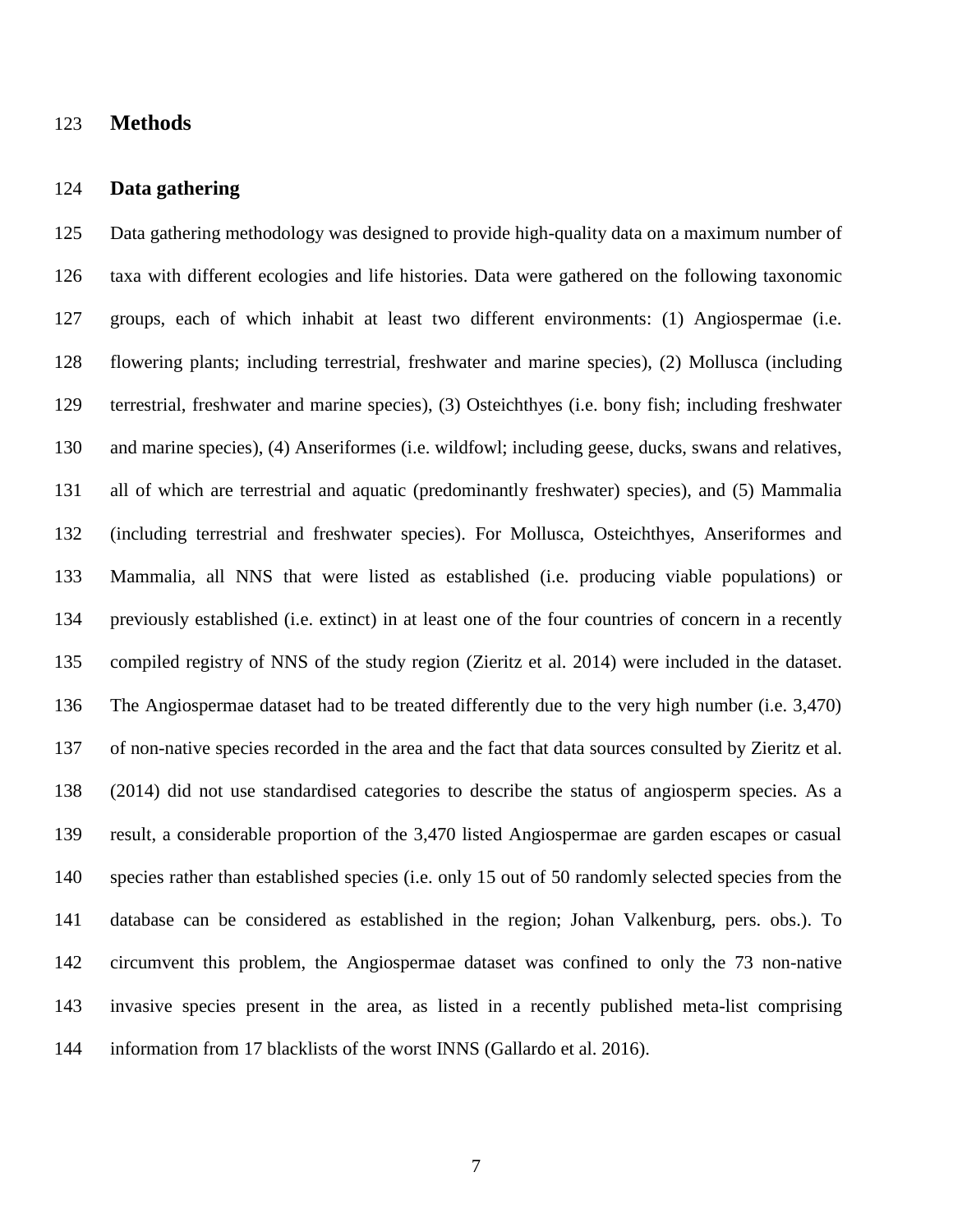For an in-depth analysis of patterns of introductions and invasion histories, the following data were collected for each species: (a) presence/absence in each of the four study countries (i.e. GB, France, Netherlands and Belgium), (b) first year of observation in the wild in each country as a proxy for year of arrival, (c) continent(s) of origin, (d) invasion pathway(s), (e) invasion vector(s) and (f) environment(s) of each species.

 As a first step, all relevant data were extracted from 13 general web portals and print sources (Suppl. Table 1, 'Primary sources'). Secondly, three of the most relevant scientific journals specialised in publishing first records, i.e. Neobiota, Aquatic Invasions and BioInvasions Records, were systematically scanned for any further, potentially relevant information. This recovered eight additional publications from which information was included in the database (Suppl. Table 1, 'Journal screening'). Finally, we performed targeted searches to fill in gaps in the database, which resulted in inclusion of a further 12 sources in the database (Suppl. Table 1, 'Targeted search'). After completion of the data-gathering stage, the database was reviewed by all co-authors and additional experts that participated in the RINSE project (see Acknowledgements).

#### **Data analysis**

 Following the data gathering exercise, the initial task was to highlight contradictory and other problematic entries in the dataset. These were handled as follows: in cases where different sources listed different years of first observation in the wild for a given country, only the earliest year was considered in subsequent analyses. This was with the exception of values of "1500" in the DAISIE portal that pre-dated records of other portals for the same species by several centuries, and which were therefore considered unreliable and ignored, and the next earliest year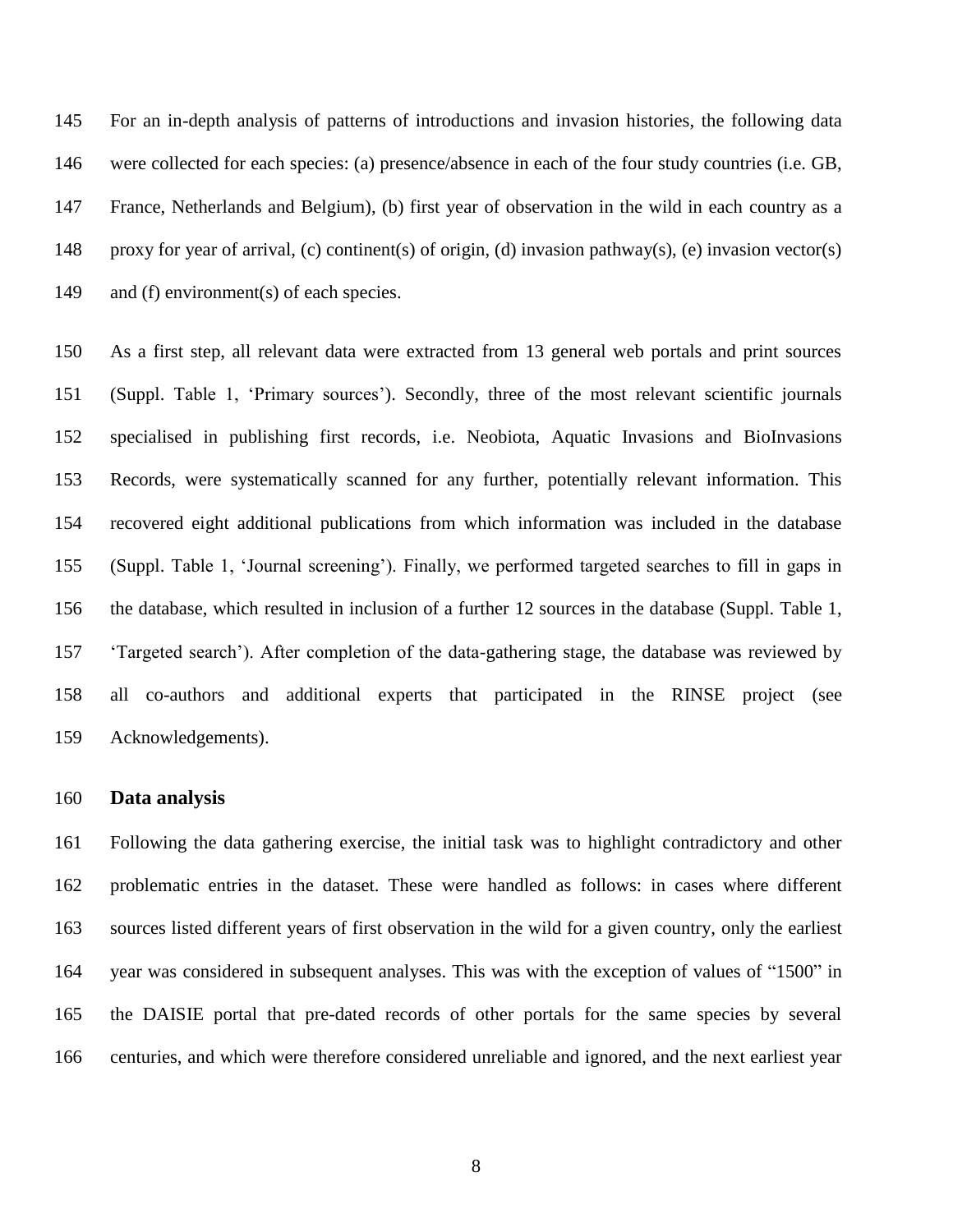considered in subsequent analyses. In addition, any species recorded before the year 1500 was excluded from the dataset.

 Europe was considered the continent of origin of an NNS if it was native to a European territory excluding the four study countries.

 Classification of pathways, i.e. the processes that result in the introduction of species from one location to another, and vectors of introduction was based on [Hulme et al. \(2008\).](#page-21-7) However, due to the different terminologies adopted by the 33 data sources included in the present work, simplification of Hulme *et al*.'s [\(2008\)](#page-21-7) system was necessary. In addition, due to a lack of reliable data, vectors of accidentally introduced species were not analysed in the present study. Consequently, the final categories of pathways were (1) deliberate import and release, (2) deliberate import and escape, (3) accidental introduction (i.e. merging categories 'contaminant' and 'stowaway' of [Hulme et al. \(2008\)\)](#page-21-7), and (4) dispersal from other introduced populations (i.e. merging categories 'corridor' and 'unaided' of [Hulme et al. \(2008\)\)](#page-21-7). Final categories of vectors of deliberately introduced species were (1) ornamental (e.g. horticulture), (2) leisure (e.g. hunting, recreational angling), (3) industry (e.g. agriculture, aquaculture, fur farming), (4) biocontrol and (5) research. If more than one continent of origin, environment, pathway and/or vector was listed for a given species, all of these were considered in subsequent analysis (see below for details).

 Differences in the completeness of datasets between taxonomic groups was tested using Chi- square tests. To elucidate differences in invasion histories between different taxonomic groups as well as INNS *vs*. other NNS, we also used Chi-square tests to analyse differences in the proportion of different continents of origin, environments, pathways and vectors, respectively,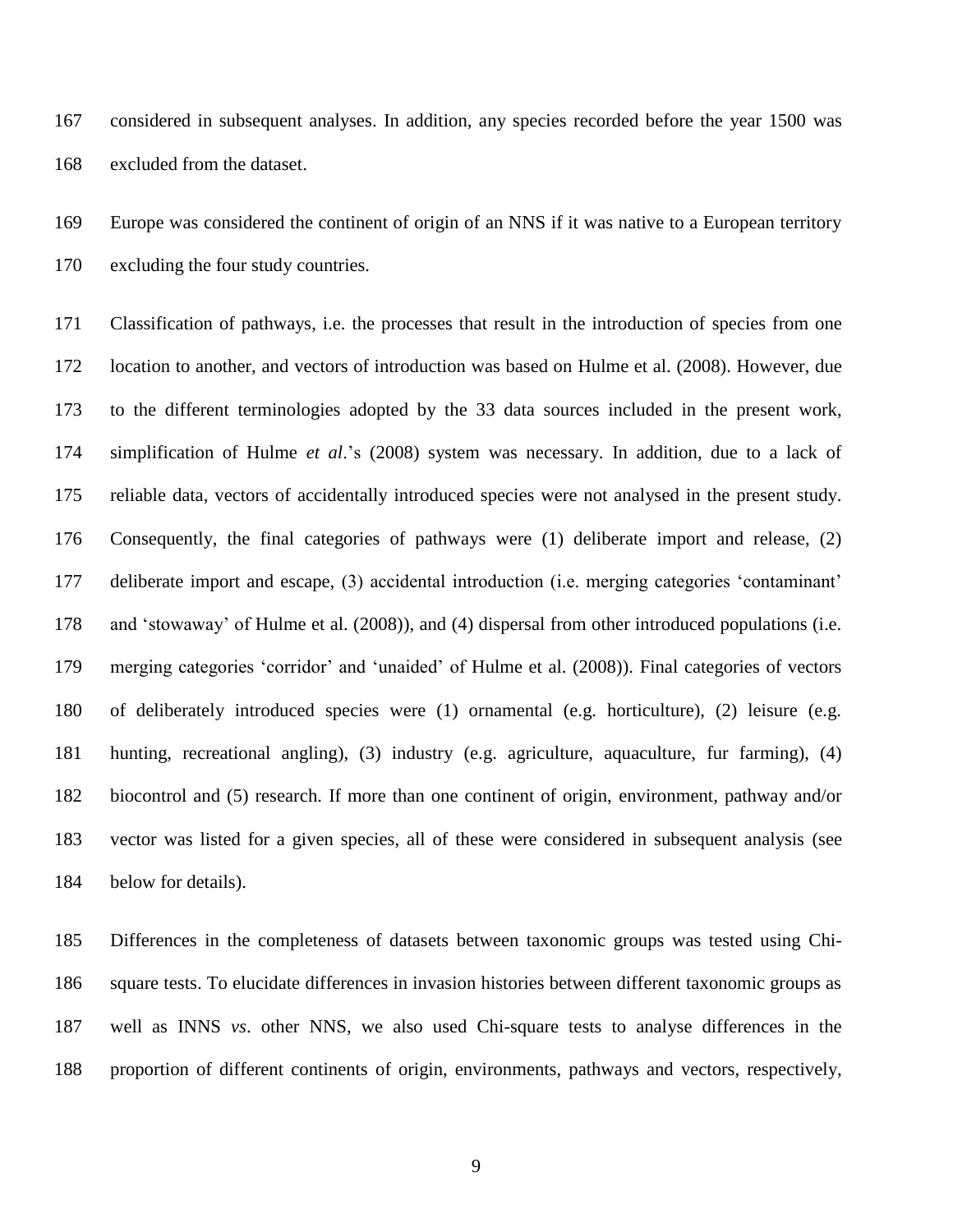between species of different taxa, and INNS and other NNS, respectively. A species was thereby considered an invasive non-native species (INNS) if it was listed in the meta-list of 17 blacklists developed by [Gallardo et al. \(2016\).](#page-21-6) We adopted this categorisation, as blacklisted species can reasonably be assumed harmful although some invasive species in our dataset may not be blacklisted (yet) and our invasive list is in this sense conservative. To avoid an artificial bias towards Angiospermae, comparisons between INNS and other NNS excluded the Angiospermae dataset, as this consisted exclusively of INNS (see above). To avoid a bias towards species with multiple continents of origin, environments, pathways and/or vectors, for each category and species, each cell count (i.e. 1 or 0) was divided by the sum of cell counts for each category. For example, if a species' native range occupied three continents, each continent was given a value of 1/3=0.33.

 Differences in the time of introduction between taxonomic groups, continents, environments, INNS *vs*. other NNS, pathways and vectors were assessed by non-parametric (Kruskal-Wallis, Mann-Whitney) tests of the first year of observation in the wild, followed by post-hoc Tukey and Kramer (Nemenyi) tests. A bias towards species with multiple continents of origin, environments, pathways and/or vectors was avoided by assigning each species the same number of data points (i.e. year of first record). For example, since species native ranges' occupied one to four continents, the year of first record of species with one continent was featured 12 times, of species with two continents six times per continent, of species with three continents four times per continent, and of species with four continents three times per continent.

Statistical analyses were performed in R v. 3.1.1.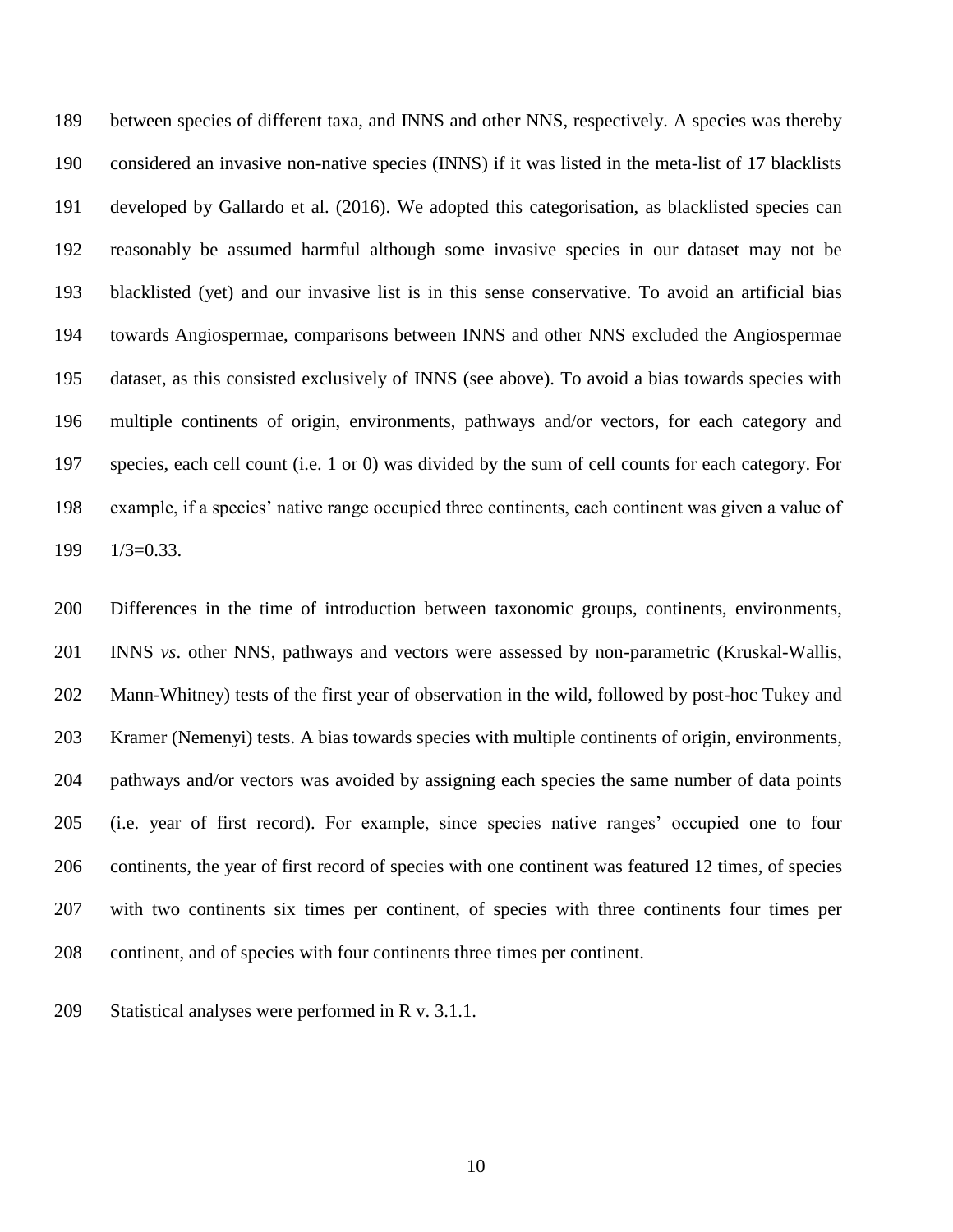## **Results**

#### **Description and completeness of dataset**

 The dataset comprised 359 NNS (73 Angiospermae [flowering plants], 96 Mollusca, 83 Osteichthyes [bony fish], 82 Anseriformes [wildfowl] and 25 Mammalia; Suppl. Table 2), of which 126 species (73 Angiospermae [=100%], 17 Mollusca [=18%], 16 Osteichthyes [=19%], 8 Anseriformes [=10%] and 12 Mammalia [48%]) are INNS. The pathway of introduction for 55 species could not be determined nor the year of first record for 46 species (3 and 5 Angiospermae, 26 and 15 Mollusca, 16 and 24 Osteichthyes, 9 and 2 Anseriformes, and 1 and 0 Mammalia, respectively). The proportion of species for which at least one data point was missing 219 was significantly different between the five taxonomic groups (Chi-square test:  $\chi^2$ =32.67, df=4, P<0.0001). Data were missing from significantly more fish and mollusc species than wildfowl, mammal and invasive plant species (Table 1a).

#### **Differences in invasion histories**

 The species within the five taxonomic groups were introduced to the study region from significantly different sets of continents of origin both when analysing the whole dataset (Chi-225 square test:  $\chi^2$ =129.89, df=24, P<0.0001) and when excluding Arctic, Australian and African 226 species due to low cell counts (Chi-square test:  $\chi^2$ =90.63, df=12, P<0.0001) (Fig. 1a). Non-native invasive plants originated predominantly from North America, non-native molluscs and fish from Europe, Asia and North America, mammals from North America and Asia, and wildfowl from all six continents to almost equal proportions (Fig. 1a). In comparison to other NNS, INNS (dataset excluding Angiospermae for reasons explained above) showed a significantly higher proportion of species originating from Asia or North America, with 76% of introductions of INNS coming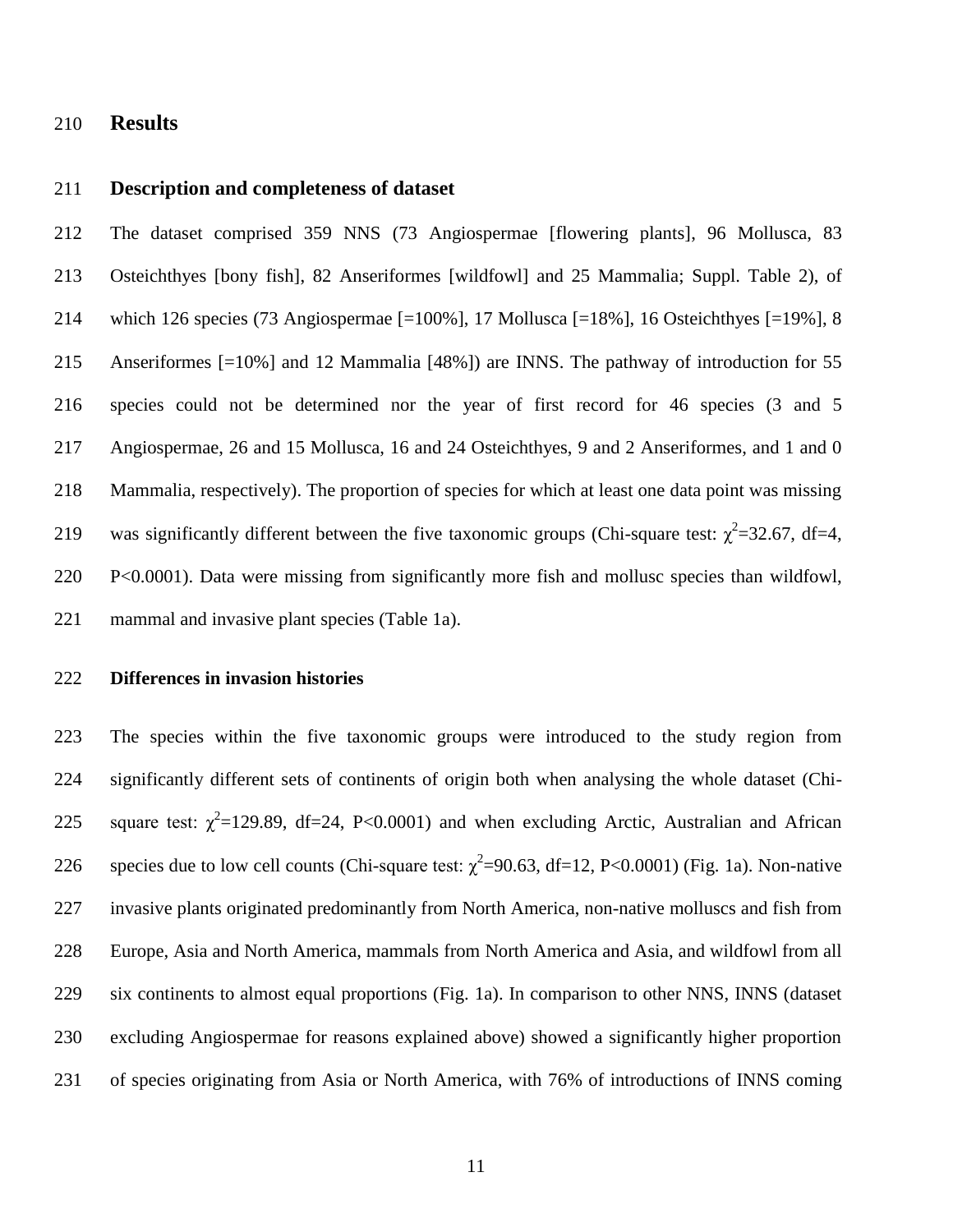232 from these two continents (Fig. 1a; Chi-square test;  $\chi^2$ =23.16, df=6, P=0.0007). Europe, on the other hand, was relatively underrepresented as donor region of INNS when compared to other NNS (Fig. 1a).

 The dataset comprised 42% terrestrial, 41% freshwater and 17% marine species, with obvious differences in the environment(s) inhabited by different taxonomic groups (Chi-square test:  $\chi^2$  = 230.24, df = 8, P < 0.0001) (Fig. 1b). Invasive non-native plants and non-native mammals were exclusively or predominantly terrestrial, whereas all wildfowl were both terrestrial and freshwater, fish were predominantly freshwater and molluscs were predominantly marine (plants: 55 terrestrial, 14 freshwater, 3 freshwater + terrestrial, 1 terrestrial + marine; molluscs: 45 marine, 30 terrestrial, 14 freshwater, 7 marine + freshwater; fish: 63 freshwater, 15 marine + freshwater, 5 marine; wildfowl: 82 freshwater + terrestrial; mammals: 19 terrestrial, 6 freshwater + terrestrial; Suppl. Table 2). INNS and other NNS did not significantly differ in this respect 244 (Chi-square test:  $\chi^2$ =0.74, df=2, P=0.692).

 Taxonomic groups differed significantly in their pathways and vectors of introduction (Chi-246 square tests; pathways:  $\chi^2$ =196.44, df=12, P<0.0001; vectors: whole dataset:  $\chi^2$ =129.01, df=16, 247 P<0.0001; excluding categories 'research' and 'biocontrol' due to low cell counts:  $\chi^2$ =116.02, df=8, P<0.0001) (Figs 1c and d). Deliberate introductions were the cause for arrival of the vast majority of the three chordate groups, i.e. fish, wildfowl and mammals (i.e. to 80, 98 and 94% respectively; Fig. 1c). In contrast, deliberate introductions were responsible only for 57% of invasive plants and 31% of non-native mollusc introductions, with accidental introductions dominating in molluscs (i.e. 60%). Another 9% of molluscs as well as 27% of invasive plants arrived through dispersal from other introduced populations through natural means or man-made corridors. Dispersal from regions already invaded was also a significantly more important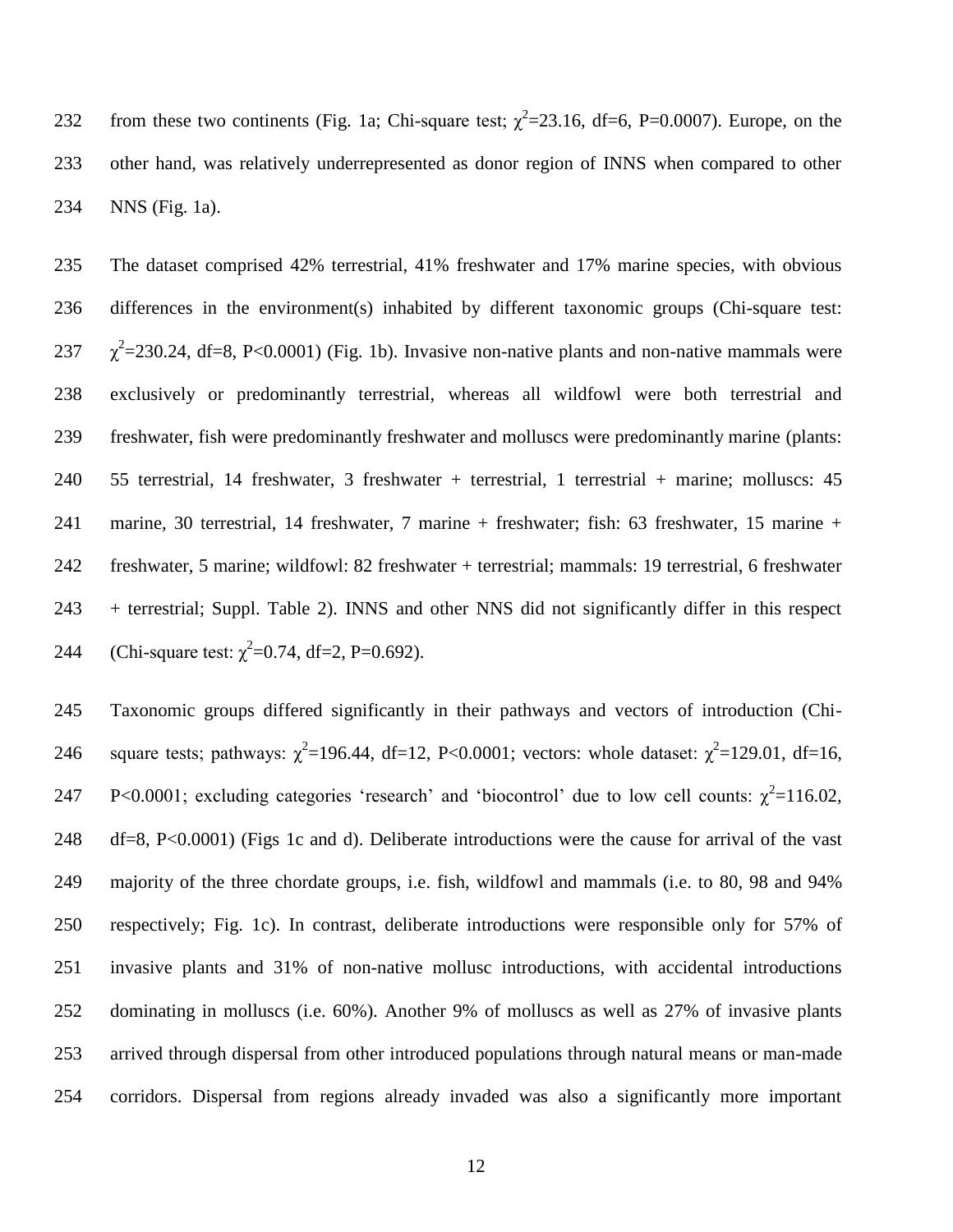pathway of INNS than other NNS, despite the omission of Angiospermae in this analysis (Fig. 256 1c; Chi-square test;  $\chi^2$ =15.32, df=3, P=0.0016). Combined, non-deliberate introductions amounted to 41% of INNS introductions (excluding Angiospermae from the dataset for reasons explained above) but only to 24% of other NNS introductions (Fig. 1c).

 Ornamental trade was the most common reason for deliberate introductions of wildfowl, mammals and invasive plants (i.e. 90, 62 and 73% of deliberate introductions, respectively; Fig. 1d), while industry (i.e. aquaculture) was the main vector of deliberately introduced molluscs and, together with leisure (i.e. recreational angling), fish (i.e. 81 and 34% of deliberate mollusc and fish introductions for aquaculture; 31% of deliberate fish introductions for recreational angling). Deliberate introductions for environmental control and research played only a minor role. No significant differences were observed in the vectors for deliberately introduced INNS or 266 other NNS (Fig. 1d; Chi-square test;  $\chi^2$ =6.70, df=4, P=0.152).

#### **Temporal development of invasion characteristics**

 Species from different taxonomic groups arrived to the region at significantly different times 269 (Kruskal-Wallis:  $\chi^2$ =65.538, df=4, P<0.0001) (Fig. 2, 3a). Invasive plants arrived on average significantly earlier than molluscs, fish and wildfowl; and mammals arrived significantly earlier than wildfowl (Table 1b). Half of the invasive plant species assessed in this study had been reported in the region by 1882, whilst this was true in 1927 for mammals, in 1960 for bony fish, in 1963 for molluscs and in 1980 for wildfowl (Fig. 2). As such, on average, invasive plants arrived about 100 years and mammals about 30 to 50 years earlier than wildfowl, molluscs and fish.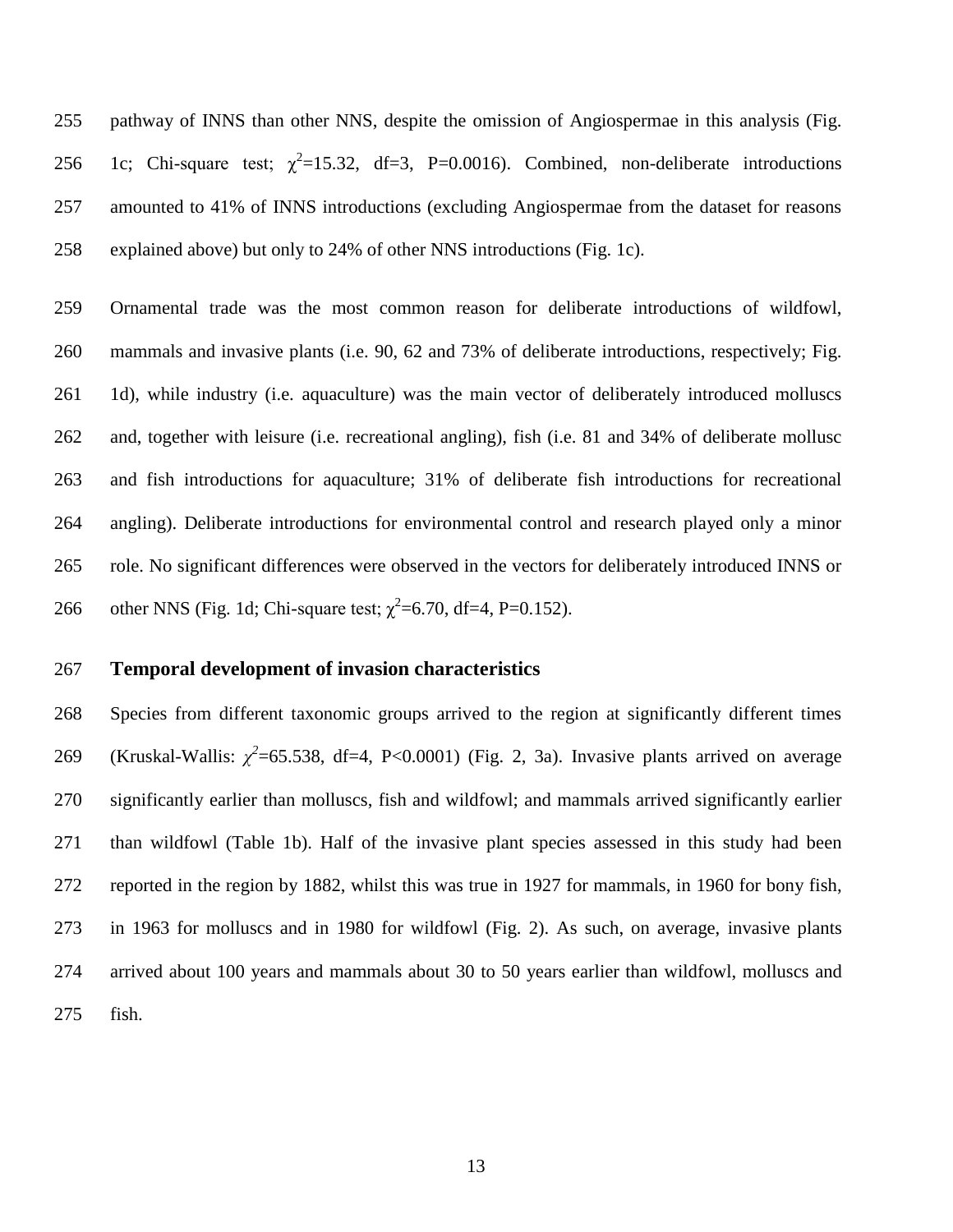Species from different continents of origin arrived to the region at significantly different times 277 (Kruskal-Wallis:  $\chi^2$ =208.77, df=5, P<0.0001; excluding Arctic species due to low replicate number) (Fig. 3b). Species from North America arrived significantly earlier than species from all other continents, whilst South American species arrived significantly later than species from all continents except Australia (Table 1c, Fig. 3b). While the importance of North America as a donor continent to the region decreased notably after the 1920s, and no North American species in the dataset was introduced after the year 2000, the relative importance of Asia and Europe in this respect increased after 2000 (Fig. 4a). In fact, 89% of new introductions between 2001 and 2015 originated from Europe and/or Asia.

285 Species from different environments arrived at different times (Kruskal-Wallis:  $\chi^2$ =37.493, df=2, P<0.0001) (Fig. 3c). Terrestrial species on average arrived significantly earlier than freshwater and marine ones (Table 1d, Fig. 3c). 61% and 22% of introductions of analysed groups to the region after the year 2000 were by freshwater and marine organisms, respectively (Fig. 4b).

 INNS were shown to have arrived to the region significantly earlier than other NNS (dataset excluding Angiospermae for reasons explained above; Mann-Whitney: U=18205, P<0.0001; Fig. 3d). Median arrival dates were 1884 for INNS and 1975 for other NNS.

292 Introductions by different pathways happened at different times (Kruskal-Wallis:  $\chi^2$ =316.000, df=3, P<0.0001) (Fig. 3e). Deliberately introduced-released and dispersed species arrived significantly earlier than accidentally introduced and deliberately introduced-escaped species (Table 1e, Fig. 3e). The number of non-deliberate introductions (i.e. dispersal and accidental introductions) increased strongly after the year 2000 relative to deliberate introductions and represented 69% of introductions between 2001 and 2015 (Fig. 4c).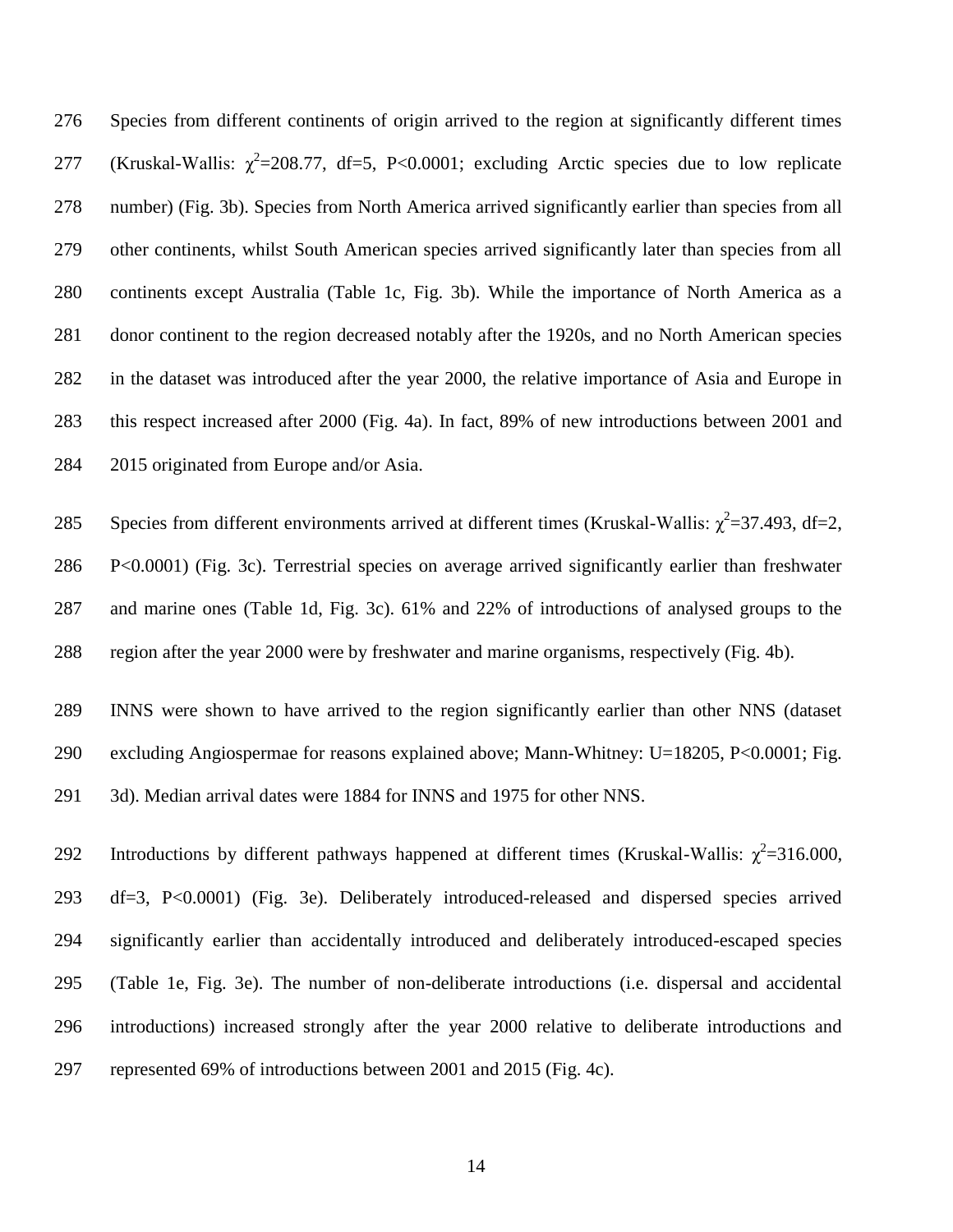Deliberate introductions by different vectors happened at different times (Kruskal-Wallis: χ=69.330, df=3, P<0.0001; excluding "research" due to low replicate number) (Fig. 3f). Species that were deliberately introduced for industrial, ornamental or research purposes arrived significantly later than those introduced for leisure and biocontrol purposes (Table 1f, Fig. 3f). Ornamental trade has become increasingly more important from the 1960s and was responsible for all deliberate introductions of the study groups since 2001 (Fig. 4d).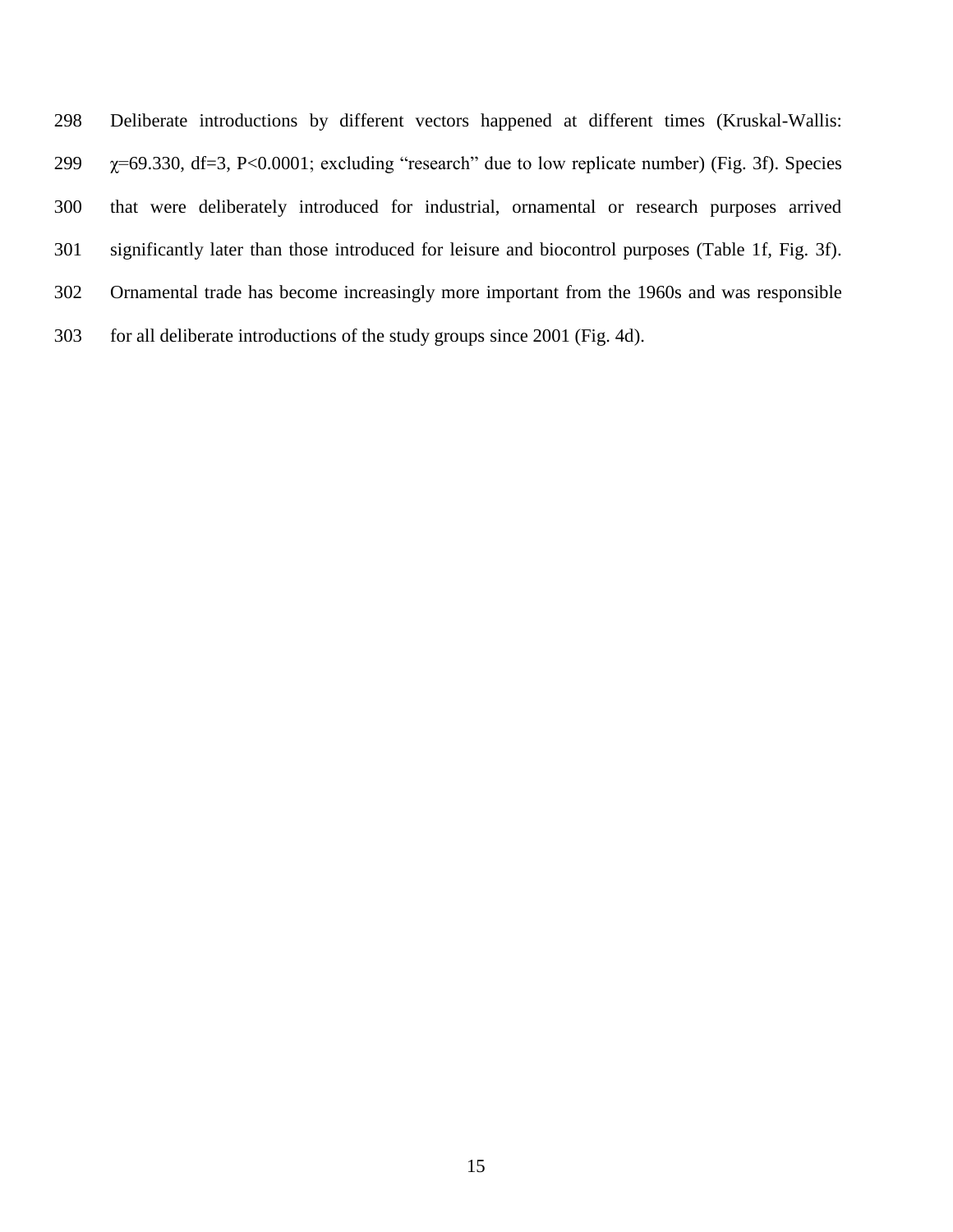#### **Discussion**

 Our dataset revealed that recent years (i.e. between 2001 and 2015) experienced a relative but marked increase of introductions by freshwater and marine species that originate from Europe and Asia and arrived in Northwest Europe through accidental introductions or escape. Non-native molluscs and fish are particularly prone to future introductions to the region, as indicated by the relatively large proportion of recent arrivals observed. Particularly for molluscs, many of the introductions were non-deliberate, which is related to their small size and difficulties in detecting and monitoring in aquatic habitats [\(Hulme et al. 2008\)](#page-21-7). In conclusion, non-deliberate introductions of aquatic NNS from Asia and Europe are thus likely to represent a severely increasing ecological and economic threat to Northwest Europe in the imminent future.

 Recent non-deliberate introductions of aquatic INNS of European/Asian origin to Northwest Europe in our dataset include a number of notorious Ponto-Caspian invaders, such as the western tubenose goby (*Proteorhinus semilunaris* (Heckel, 1837)), the round goby (*Neogobius melanostomus* (Pallas 1814)) and the quagga mussel (*Dreissena rostriformis bugensis* (Andrusov, 1897)). These INNS were introduced to the Netherlands through dispersal and/or ballast water exchange in the early 2000s and within a few years, had spread to Belgium and France, and in the case of *D. r. bugensis*, also Great Britain (van [Beek 2006;](#page-24-8) [Molloy et al. 2007;](#page-23-4) [Mombaerts et al.](#page-23-5)  [2010;](#page-23-5) [Marescaux et al. 2012;](#page-22-5) [Aldridge et al. 2014\)](#page-20-5). The recent steep increase of Ponto-Caspian mollusc, fish, crustacean and other INNS in Northwest Europe reflects the impact of man-made connections between naturally unconnected river basins [\(Bij de Vaate et al. 2002;](#page-20-6) [Gallardo and](#page-21-8)  [Aldridge 2012;](#page-21-8) [Rabitsch et al. 2013;](#page-23-6) [Gallardo and Aldridge 2015\)](#page-21-9), and the broad climatic and environmental tolerance of these taxa [\(Gallardo and Aldridge 2012\)](#page-21-8). Once established, Ponto-Caspian species often become dominant, displace native species, and may severely affect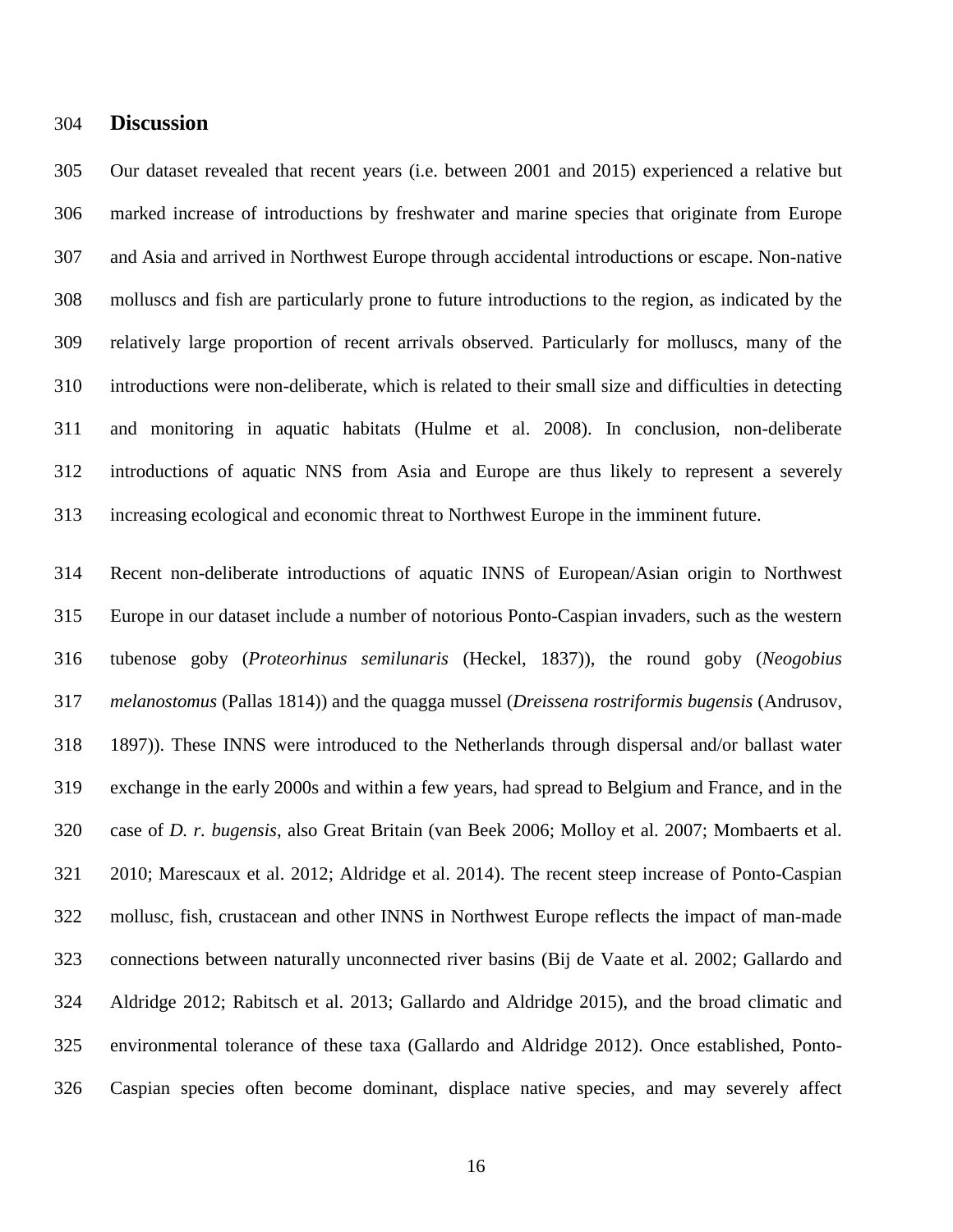fisheries and whole ecosystem processes [\(Ojaveer et al. 2002\)](#page-23-7). The eradication of aquatic INNS is strategically difficult, rarely feasible, expensive and ultimately unlikely to be of considerable ecological benefit [\(Mack and Lonsdale 2002;](#page-22-0) [Britton et al. 2011\)](#page-20-0). Ponto-Caspian species thus constitute a group of high concern for environmental managers and stakeholders that requires scientifically informed tools for their prevention and control.

 The future threat of aquatic introductions from Asia has recently been confirmed by a horizon scanning exercise for the study region, which placed three aquatic Asian species, i.e. the riverine Amur sleeper (*Perccottus glenii* Dybowski, 1877), the marine Amur clam (*Corbula amurensis* (Schrenck, 1861)) and the marine Japanese seastar (*Asterias amurensis* Lutken, 1871), among the worst 10 species not yet introduced to the region [\(Gallardo et al. 2016\)](#page-21-6). On the other hand, this list does not feature a single species from North America, the continent of origin of one third of INNS in our dataset. Similarly, the importance of North America as an NNS donor has decreased markedly since the 1930s, without a single introduction from this continent since 2001. The underlying factors for this shift in the relative contribution of Asia and North America as donor continents of NNS to Northwest Europe might be rooted in their different histories of trade and travel with Europe. Trade and travel between Europe and North America has been intense for over a century, so that the most aggressive and dangerous invaders from North America have long since crossed the ocean. Economic growth of Asia (most importantly China) and its trade with Europe, on the other hand, has risen steeply since the early 1990s [\(Yueh 2012\)](#page-24-9). Propagule pressure of new Asian NNS in Europe is thus likely to continue in the future.

 The contribution of deliberate introductions to Northwest Europe's NNS pool has decreased markedly and made up merely 31% of new introductions between 2001 and 2015. This drop in deliberate introductions in both absolute and relative numbers is likely a result of the tougher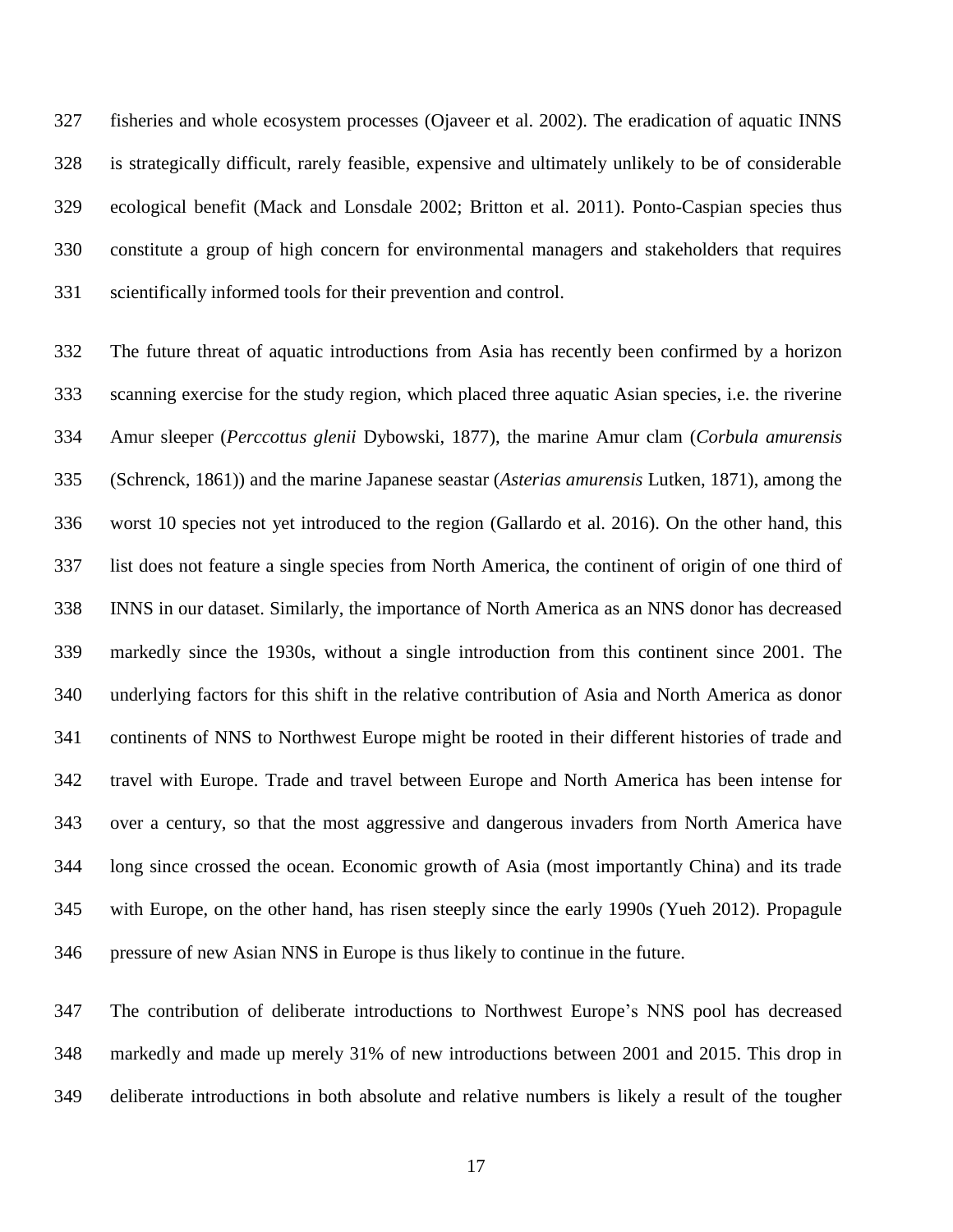legislation and controls in place due to and combined with an increased awareness of the potential impact of NNS, as acknowledged, for example, by its recognition as a global challenge in the UN Convention on Biological Diversity in 1992. The EU Regulation No 1143/2014 promises to reduce these numbers even further by essentially banning the keeping, sale and transport of specific INNS of EU concern, with a focus on intentional release and escape pathways [\(European Commission 2014;](#page-20-2) [Essl et al. 2015\)](#page-20-3). Our data indicate that efforts in this respect should be placed on the ornamental/pet trade, which we showed to be the single most important vector of deliberate NNS introductions into Northwest Europe today. Special attention should be paid to Internet commerce, which has facilitated the import of plants and animals [\(Duggan 2010;](#page-20-7) [Lenda et al. 2014;](#page-22-6) [Mazza et al. 2015\)](#page-23-8).

 Despite past and ongoing achievements in constricting deliberate introductions, preventing non- deliberate introductions (i.e. accidental introductions and introductions by dispersal) is much more challenging. This is particularly true for aquatic invertebrate species, such as molluscs, which are especially difficult to detect. For this reason, the EU Regulation No 1143/2014 considers it crucial to manage the pathways of unintentional introduction more effectively, as opposed to particular species, and refers to the International Ballast Water Regulation as an example [\(International Maritime Organisation IMO 2004\)](#page-22-7). Prevention of aquatic introductions may indeed improve through more intense ballast water control, ship inspections and control of imports. DNA barcoding using environmental DNA represents a promising new tool for a more effective detection of small, aquatic NNS [\(Jerde et al. 2011;](#page-22-8) [Dejean et al. 2012\)](#page-20-8). Gathering data and filling gaps in our knowledge on the prevalent pathways, vectors and continents of origin will further help focus efforts towards preventing accidental aquatic introductions. As prevalent patterns in this respect are changing over time, management strategies must take those changes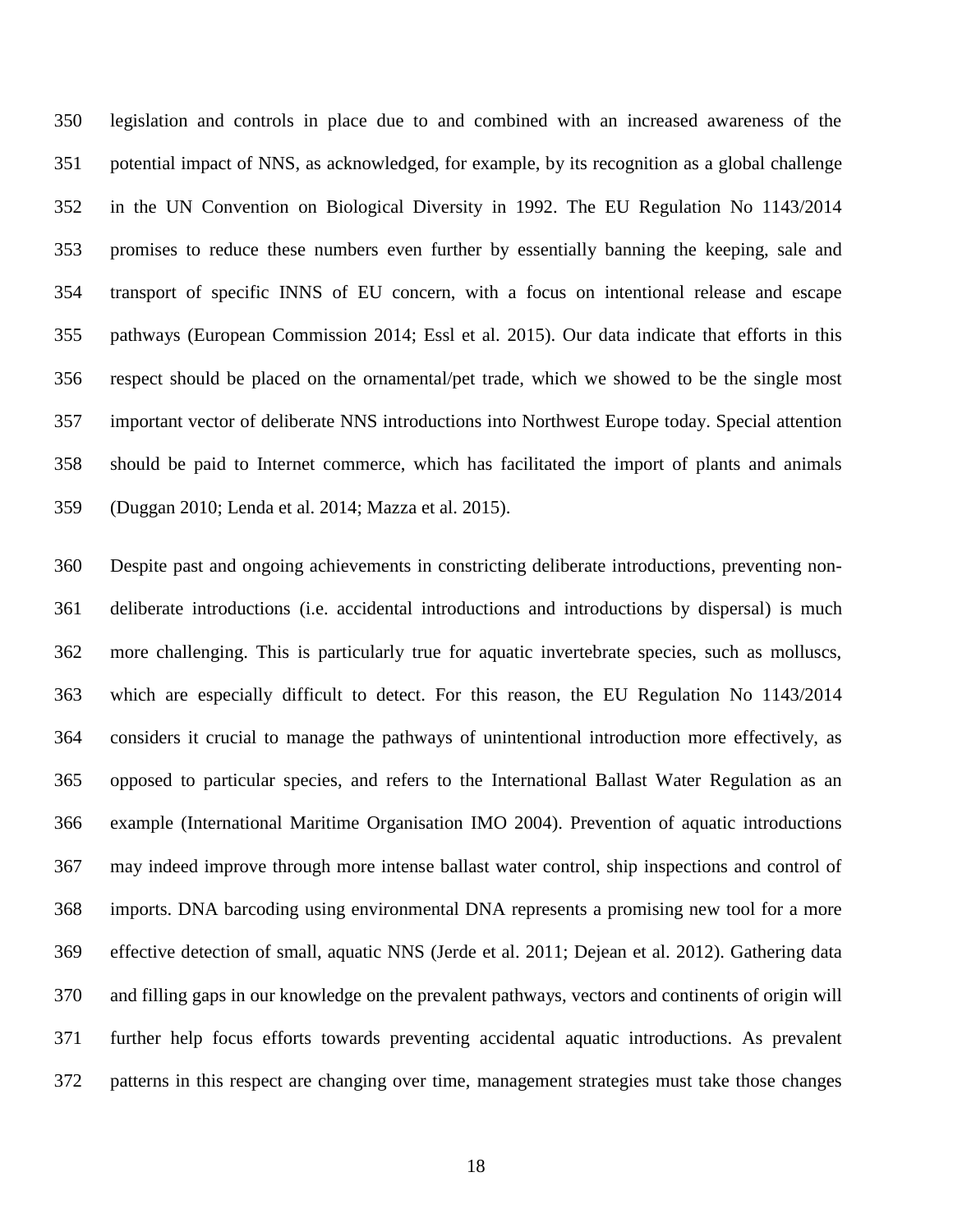into account to be effective in the long term. In addition, educational outreach programs are needed to raise awareness amongst the general public (in particular, boat-users and fishermen) and to promote the early detection of newcomers. That said, halting the dispersal of aquatic NNS through human-made connections of waterways such as the Rhine-Main-Danube canal is challenging, though evaluation of the risks associated to new hydrological structures and ecological restoration of natural flows might help to prevent the situation from deteriorating [\(Panov et al. 2009\)](#page-23-9).

 In contrast to aquatic molluscs and fish, the threat of introductions of new mammal and wildfowl species can be considered of less concern due to the following reasons. Since the year 2000, not a single new non-native mammal species has established viable populations in the study region. This follows a long history of deliberate mammal introductions for food, hunting, sport, commercial enterprises, pest control, wildlife collections, pet trade and aesthetic reasons [\(Long](#page-22-9)  [2003\)](#page-22-9). It includes deliberate attempts to establish a range of mammals made by, for example, La Société Impériale d'Acclimatation founded in France in 1854, and a similar society in the UK from the 1860s [\(Long 2003\)](#page-22-9). Against this background, it is likely that most of the obvious candidates for introduction are already established or have failed in the attempt. Though a considerable number of non-native wildfowl species arrived relatively recently to the region, the threat of future introductions from this group is negligible. The majority of wildfowl species described globally and not native to the region (i.e. 109 species in GB, British Trust for Ornithology [http://www.bto.org/about-birds/birdfacts/bird-families\)](http://www.bto.org/about-birds/birdfacts/bird-families) are either already established NNS (82 species) or listed as 'endangered or critically endangered' on the IUCN Red-List and therefore unlikely to be introduced (17 species) [\(IUCN 2016\)](#page-22-10). In addition, both mammals and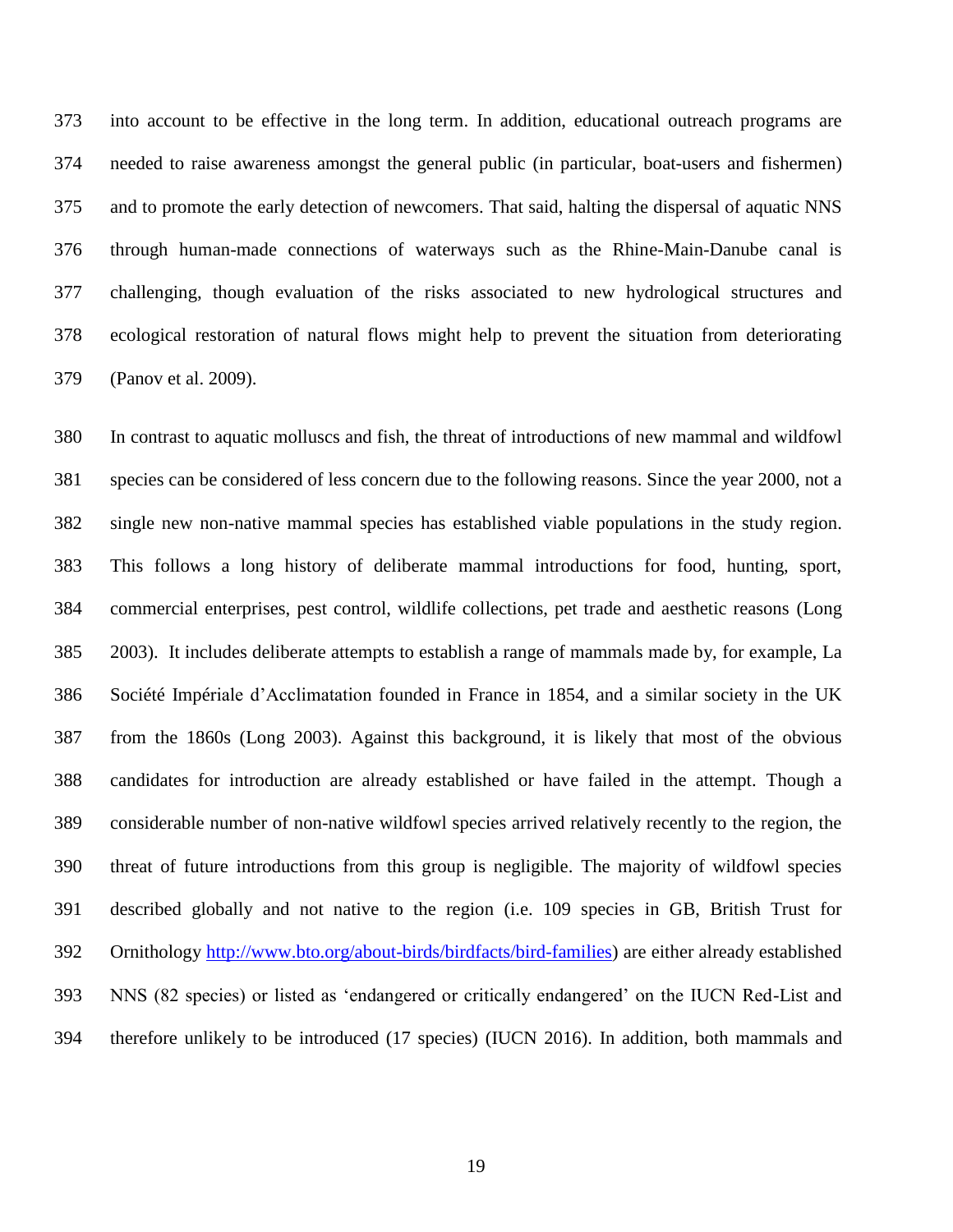wildfowls are relatively visible and well-studied, and thus less likely to be accidentally introduced.

 The threat of new Angiospermae introductions to the region, on the other hand, should not be underestimated, despite what our data may suggest on the first glance. Whilst our dataset revealed a very small number of first introductions of invasive plant species between 2001 and 2015, this refers to only the 73 invasive Angiospermae recorded in the region. An in-depth analysis including non-invasive plants is likely to present a very different picture than that obtained in the present study. Specifically, based on our findings on other taxonomic groups, we would expect that non-invasive Angiospermae species present in the region are characterised by considerably later dates of introduction and a greater proportion of non-deliberate introductions than the set of invasive Angiospermae species we analysed here. Unfortunately, such an exercise was out of the scope of this study, as it would need to include a thorough revision of the exact status (i.e. established *vs*. garden escapes) of all 3,470 non-native Angiospermae species listed by Zieritz *et al*. (2014) for the region. The value of a more comprehensive knowledge on the prevailing pathways and vectors of plant invaders is, however, substantial. This has recently been illustrated by [Gallardo et al. \(2016\),](#page-21-6) who identified two invasive Angiospermae species, i.e. Sosnowski's hogweed (*Heracleum sosnowskyi* Manden) and big sage (*Lantana camara* Linnaeus), as the worst two species that have not yet been recorded from the region.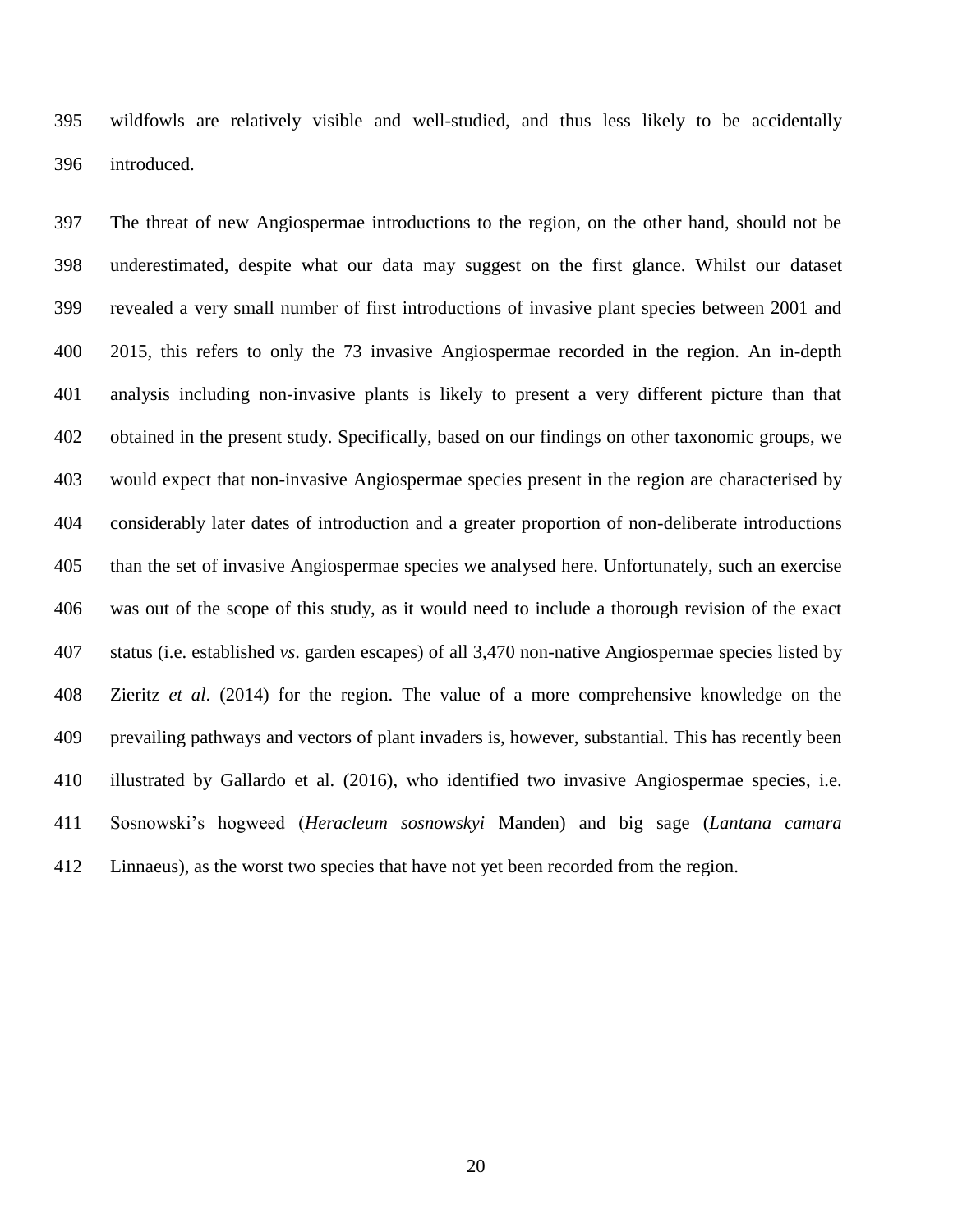#### **References**

- <span id="page-20-5"></span>Aldridge DC, Ho S, Froufe E (2014) The Ponto-Caspian quagga mussel, *Dreissena rostriformis*
- *bugensis* (Andrusov, 1897), invades Great Britain. Aquatic Invasions 9:529–535
- <span id="page-20-1"></span>Anderson LG, White PCL, Stebbing PD, et al. (2014) Biosecurity and Vector Behaviour:
- Evaluating the Potential Threat Posed by Anglers and Canoeists as Pathways for the Spread of
- Invasive Non-Native Species and Pathogens. Plos One 9:e92788
- <span id="page-20-6"></span>Bij de Vaate A, Jazdzewski K, Ketelaars HAM, et al. (2002) Geographical patterns in range
- extension of Ponto-Caspian macroinvertebrate species in Europe. Canadian Journal of Fisheries
- and Aquatic Sciences 59:1159-1174
- <span id="page-20-0"></span>422 Britton JR, Gozlan RE, Copp GH (2011) Managing non-native fish in the environment. Fish and Fisheries 12:256-274
- <span id="page-20-8"></span> Dejean T, Valentini A, Miquel C, et al. (2012) Improved detection of an alien invasive species through environmental DNA barcoding: the example of the American bullfrog Lithobates catesbeianus. Journal of Applied Ecology 49:953-959
- <span id="page-20-7"></span> Duggan IC (2010) The freshwater aquarium trade as a vector for incidental invertebrate fauna. Biological Invasions 12:3757-3770
- <span id="page-20-3"></span> Essl F, Bacher S, Blackburn TM, et al. (2015) Crossing Frontiers in Tackling Pathways of Biological Invasions. BioScience 65:769-782
- <span id="page-20-2"></span> European Commission (2014) Regulation (EU) No 1143/2014 of the European Parliament and of the Council of 22 October 2014 on the prevention and management of the introduction and spread of invasive alien species. Official Journal of the European Union 57(L317):35-55
- <span id="page-20-4"></span> Galil BS, Nehring S, Panov V (2007) Waterways as invasion highways - Impact of climate change and globalization. Ecological Studies. pp. 59-74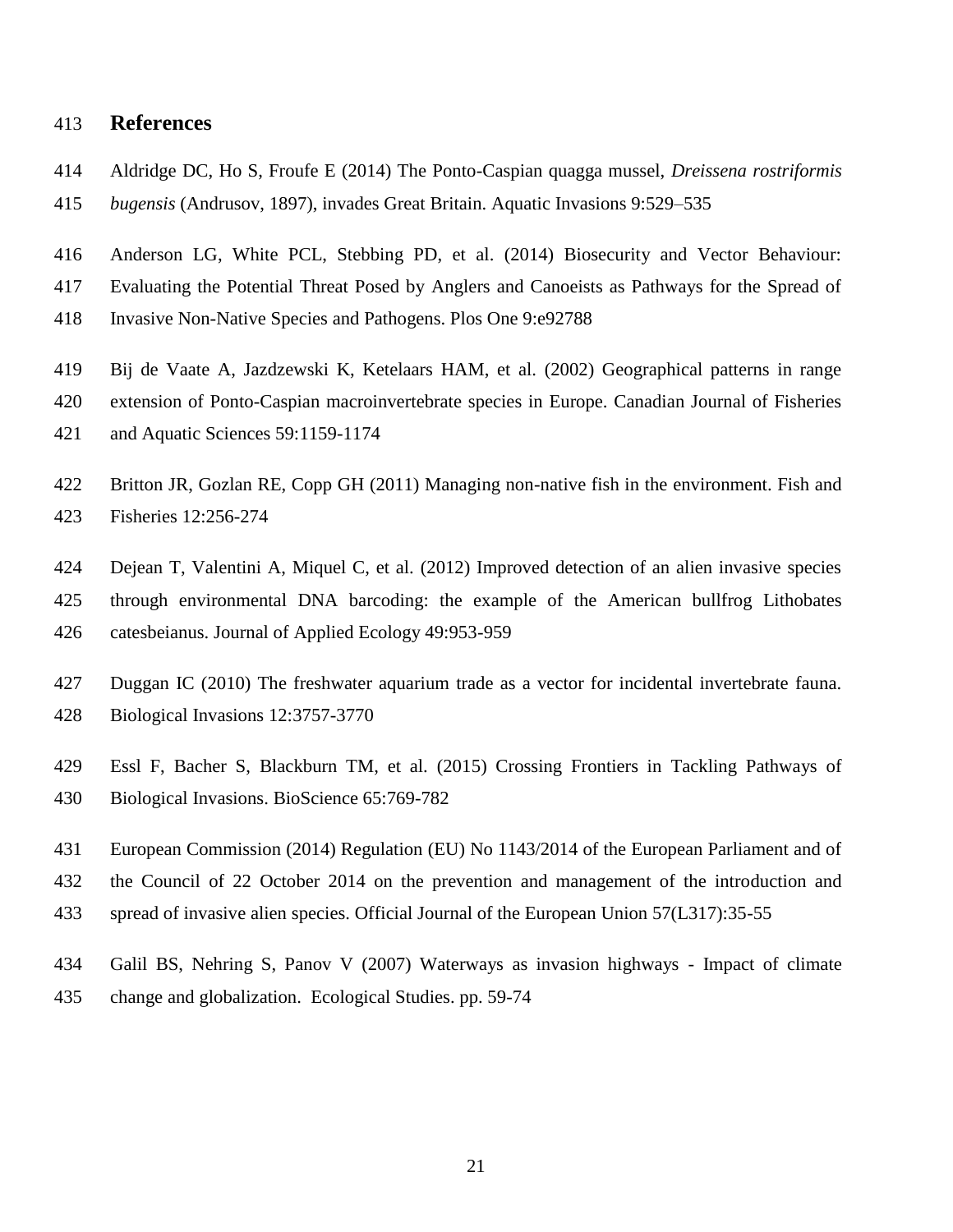- <span id="page-21-8"></span> Gallardo B, Aldridge DC (2012) Priority setting for invasive species management: risk assessment of Ponto-Caspian invasive species into Great Britain. Ecological Applications 23:352- 364
- <span id="page-21-4"></span> Gallardo B, Aldridge DC (2013) The 'dirty dozen': socio-economic factors amplify the invasion potential of 12 high-risk aquatic invasive species in Great Britain and Ireland. Journal of Applied Ecology 50:757-766
- <span id="page-21-9"></span> Gallardo B, Aldridge DC (2015) Is Great Britain heading for a Ponto–Caspian invasional meltdown? Journal of Applied Ecology 52:41-49
- <span id="page-21-6"></span>Gallardo B, Zieritz A, Adriaens T, et al. (2016) Trans-national horizon scanning for invasive non-
- native species: a case study in western Europe. Biological Invasions 18:17-30
- <span id="page-21-5"></span>Gallardo B, Zieritz A, Aldridge DC (2015) The importance of the human footprint in shaping the
- global distribution of terrestrial, freshwater and marine invaders. PLoS ONE 10:e0125801
- <span id="page-21-0"></span> Genovesi P, Carboneras C, Vilà M, et al. (2015) EU adopts innovative legislation on invasive species: a step towards a global response to biological invasions? Biological Invasions 17:1307- 1311
- <span id="page-21-2"></span>Gherardi F, Bertolino S, Bodon M, et al. (2008) Animal xenodiversity in Italian inland waters:
- distribution, modes of arrival, and pathways. Biological Invasions 10:435-454
- <span id="page-21-3"></span>Gherardi F, Britton JR, Mavuti KM, et al. (2011) A review of allodiversity in Lake Naivasha,
- Kenya: Developing conservation actions to protect East African lakes from the negative impacts
- of alien species. Biological Conservation 144:2585-2596
- <span id="page-21-1"></span> Hulme PE (2009) Trade, transport and trouble: managing invasive species pathways in an era of globalization. Journal of Applied Ecology 46:10-18
- <span id="page-21-7"></span>Hulme PE, Bacher S, Kenis M, et al. (2008) Grasping at the routes of biological invasions: a
- framework for integrating pathways into policy. Journal of Applied Ecology 45:403-414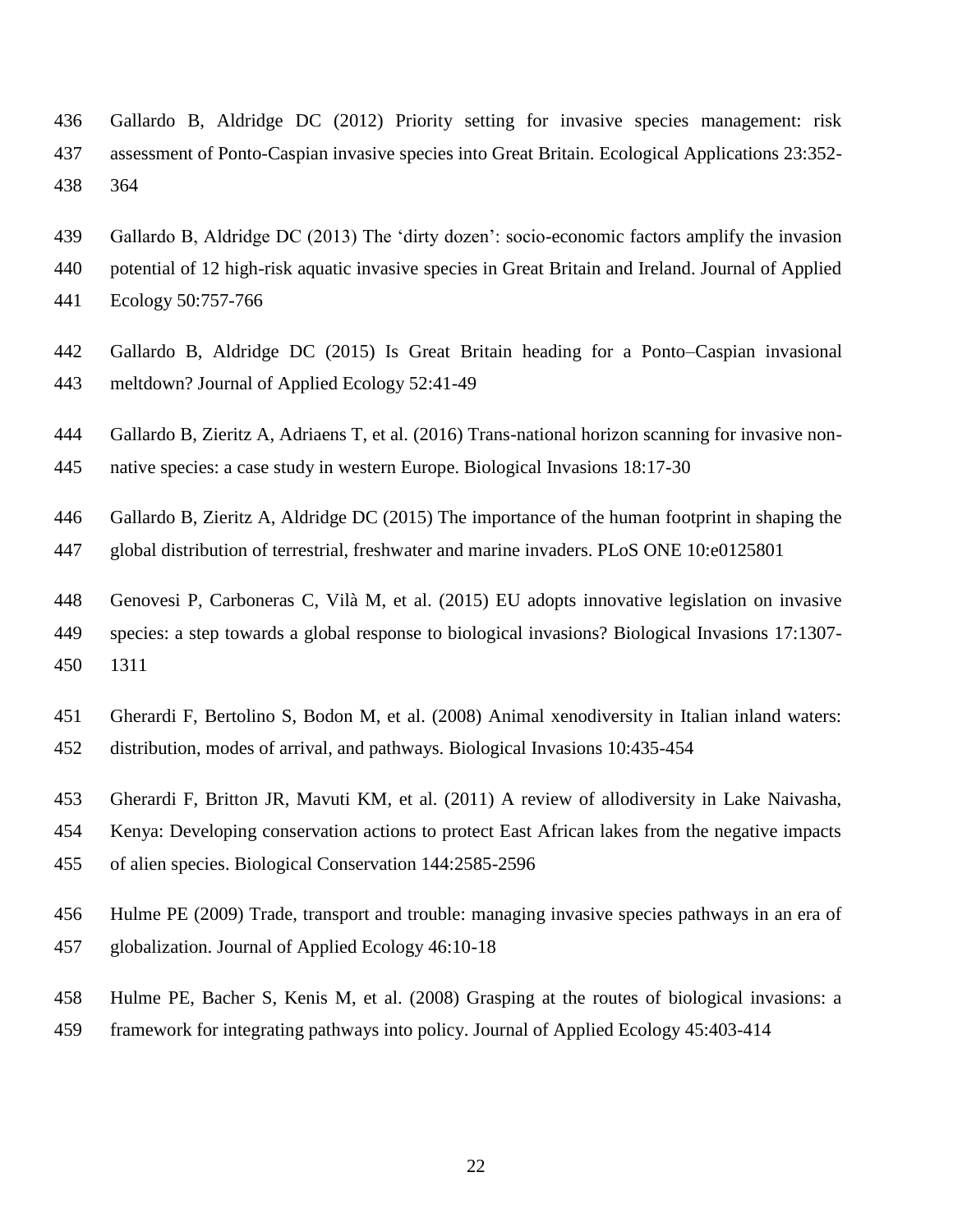- <span id="page-22-7"></span> International Maritime Organisation IMO (2004) International Convention for the Control and Management of Ships' Ballast Water and Sediments. BWM/CONF/36
- <span id="page-22-2"></span> Invasive Species Specialist Group ISSG (2016) Global Invasive Species Database. <http://www.issg.org/database> (accessed 2016).
- <span id="page-22-10"></span> IUCN (2016) IUCN Red List of Threatened Species. Version 2016-2. [www.iucnredlist.org.](http://www.iucnredlist.org/) (accessed 2016).
- <span id="page-22-8"></span> Jerde CL, Mahon AR, Chadderton WL, et al. (2011) "Sight-unseen" detection of rare aquatic species using environmental DNA. Conservation Letters 4:150-157
- <span id="page-22-4"></span>Johnson L, Brawley S, Adey W (2012) Secondary spread of invasive species: historic patterns
- and underlying mechanisms of the continuing invasion of the European rockweed Fucus serratus
- in eastern North America. Biological Invasions 14:79-97
- <span id="page-22-1"></span> Keller RP, Ermgassen PSEz, Aldridge DC (2009) Vectors and Timing of Freshwater Invasions in Great Britain. Conservation Biology 23:1526–1534
- <span id="page-22-6"></span> Lenda M, Skórka P, Knops JMH, et al. (2014) Effect of the Internet Commerce on Dispersal Modes of Invasive Alien Species. PLoS ONE 9:e99786
- <span id="page-22-9"></span> Long J (2003) Introduced mammals of the world: their history, distribution and influence. CABI Publishing, UK
- <span id="page-22-3"></span> MacDougall AS, Turkington R (2005) Are invasive species the drivers or passengers of change in degraded ecosystems? Ecology 86:42-55
- <span id="page-22-0"></span> Mack R, Lonsdale W (2002) Eradicating invasive plants: Hard-won lessons for islands. In: Veitch CR and Clout MN (eds) Turning the tide: the eradication of invasive species. Proceedings of the international conference on eradication of island invasives IUCN SSC Invasive Species Specialist Group. pp. 164-172
- <span id="page-22-5"></span> Marescaux J, bij de Vaate A, Van Doninck K (2012) First records of *Dreissena rostriformis bugensis* (Andrusov, 1897) in the Meuse River. BioInvasions Records 1:119-124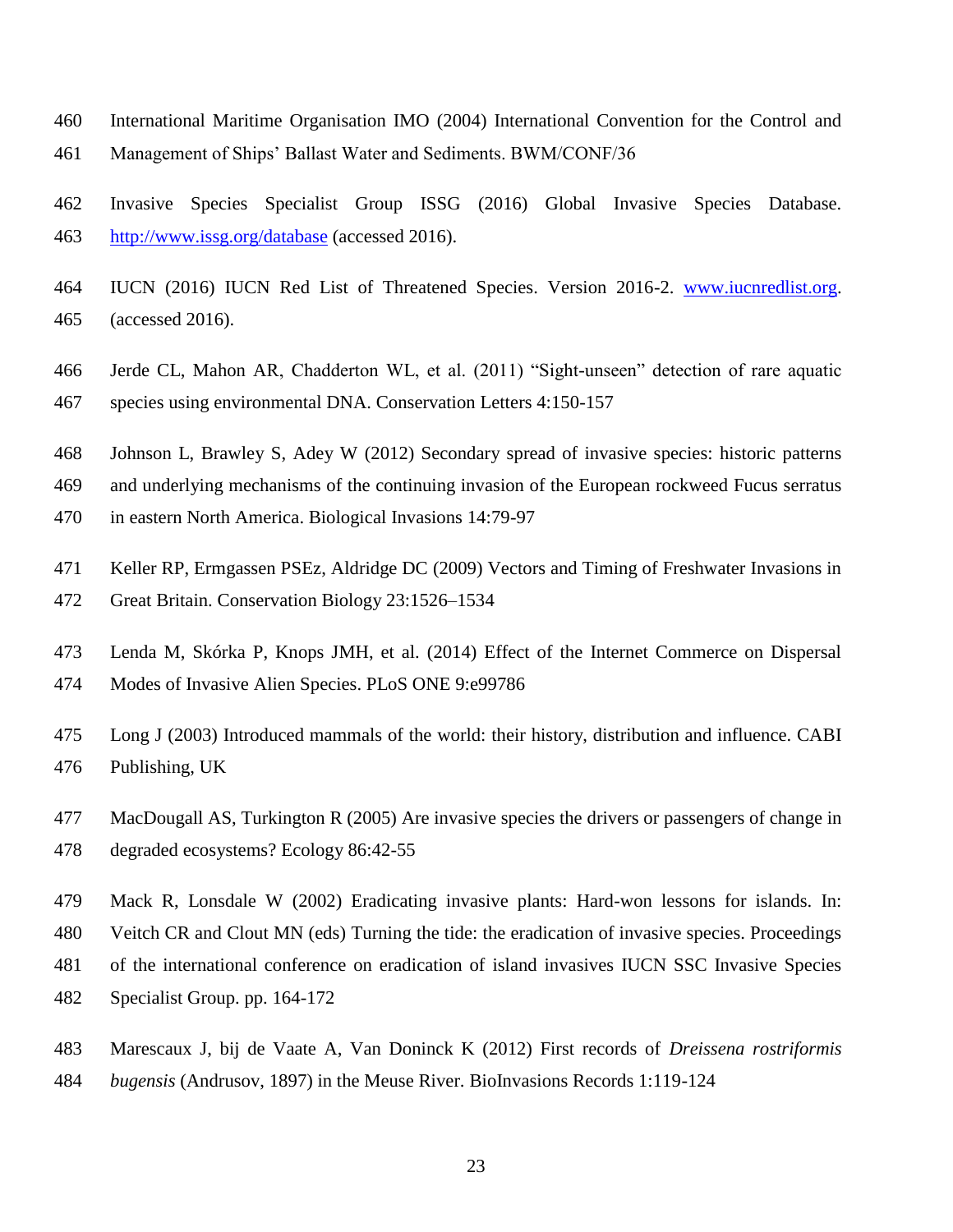- <span id="page-23-8"></span>Mazza G, Aquiloni L, Inghilesi AF, et al. (2015) Aliens just a click away: The online aquarium
- trade in Italy. Management of Biological Invasions 6:253–261
- <span id="page-23-4"></span> Molloy DP, de Vaate Ab, Wilke T, et al. (2007) Discovery of *Dreissena rostriformis bugensis* (Andrusov 1897) in Western Europe. Biological Invasions 9:871-874
- <span id="page-23-5"></span>Mombaerts M, Verreycken H, Volckaert FAM, et al. (2010) The invasive round goby Neogobius
- melanostomus and tubenose goby *Proterorhinus semilunaris*: two introduction routes into
- Belgium. Aquatic Invasions 9:305–314
- <span id="page-23-0"></span> Myers JH, Simberloff D, Kuris AM, et al. (2000) Eradication revisited: dealing with exotic species. Trends in Ecology & Evolution 15:316-320
- <span id="page-23-7"></span>Ojaveer H, Leppäkoski E, Olenin S, et al. (2002) Ecological Impact of Ponto-Caspian Invaders in
- the Baltic Sea, European Inland Waters and the Great Lakes: An Inter-Ecosystem Comparison.
- In: Leppäkoski E, Gollasch S and Olenin S (eds) Invasive Aquatic Species of Europe. Distribution, Impacts and Management. Springer Netherlands, pp. 412-425
- <span id="page-23-1"></span> Oreska MPJ, Aldridge DC (2011) Estimating the financial costs of freshwater invasive species in Great Britain: A standardized approach to invasive species costing. Biological Invasions 13:305- 319
- <span id="page-23-9"></span> Panov VE, Alexandrov B, Arbačiauskas K, et al. (2009) Assessing the risks of aquatic species invasions via european inland waterways: from concepts to environmental indicators. Integrated Environmental Assessment and Management 5:110-126
- <span id="page-23-2"></span>504 Pluess T, Cannon R, Jaro $\AA$ ; $\AA$ k V, et al. (2012) When are eradication campaigns successful? A test of common assumptions. Biological Invasions 14:1365-1378
- <span id="page-23-6"></span>Rabitsch W, Milasowszky N, Nehring S, et al. (2013) The times are changing: temporal shifts in
- patterns of fish invasions in central European fresh waters. Journal of Fish Biology 82:17-33
- <span id="page-23-3"></span> Secretariat of the Convention on Biological Diversity (2011) Strategic Plan for Biodiversity 2011–2020 and the Aichi Targets ''Living in Harmony with Nature.".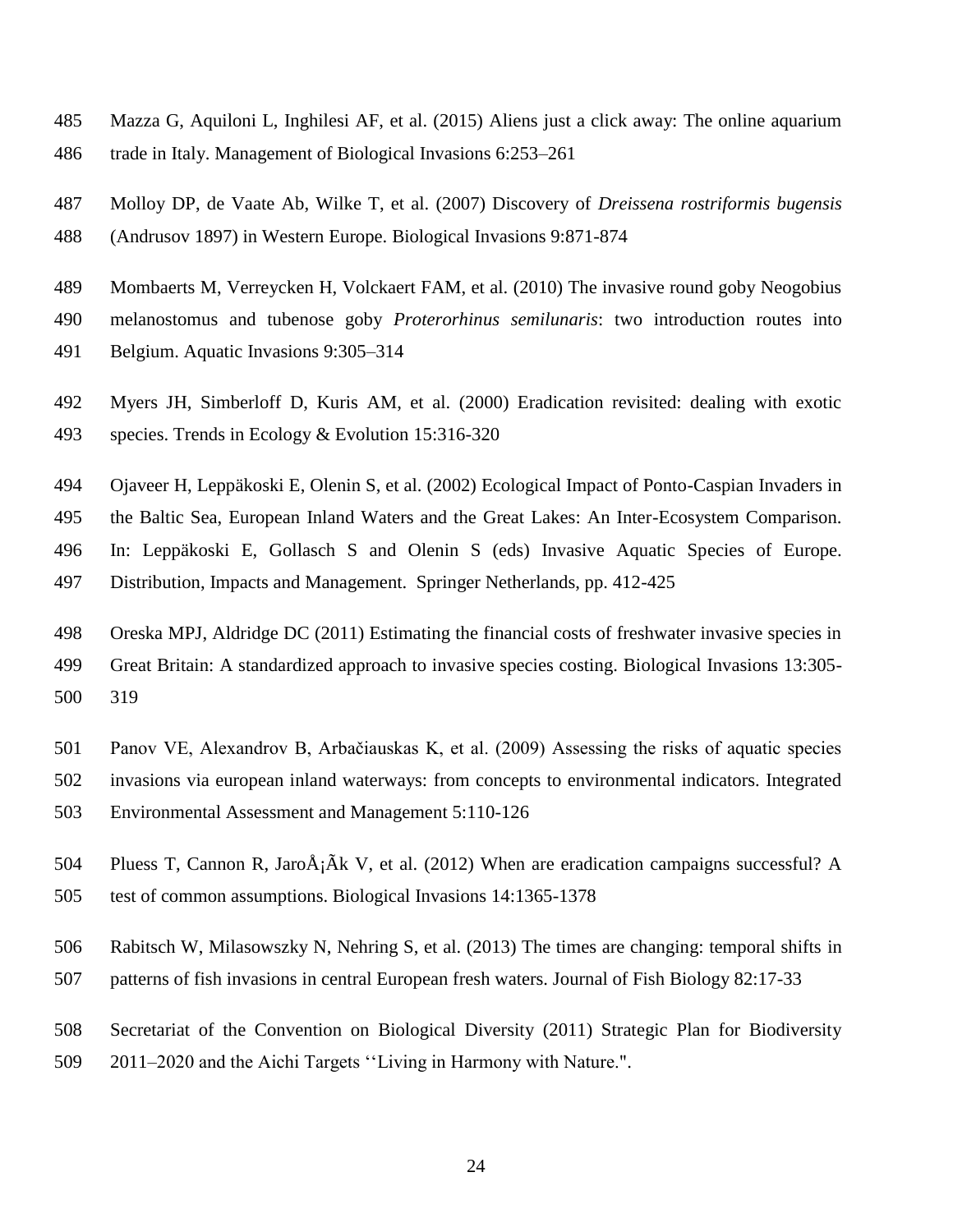- <span id="page-24-7"></span> Seebens H, Gastner MT, Blasius B (2013) The risk of marine bioinvasion caused by global shipping. Ecology Letters 16:782-790
- <span id="page-24-0"></span>Simberloff D, Martin J-L, Genovesi P, et al. (2013) Impacts of biological invasions: what's what
- and the way forward. Trends in Ecology & Evolution 28:58-66
- <span id="page-24-8"></span> van Beek GCW (2006) The round goby *Neogobius melanostomus* first recorded in the Netherlands. Aquatic Invasions 1:42-43
- <span id="page-24-5"></span>Vilà M, Basnou C, Gollasch S, et al. (2009) One Hundred of the Most Invasive Alien Species in
- Europe. In: DAISIE (Delivering Alien Invasive Species Inventories for Europe) (ed) Handbook
- of Alien Species in Europe. Springer Netherlands, pp. 265-268
- <span id="page-24-3"></span>Williams SL, Davidson IC, Pasari JR, et al. (2013) Managing Multiple Vectors for Marine
- Invasions in an Increasingly Connected World. BioScience 63:952-966
- <span id="page-24-4"></span> Wilson JRU, Dormontt EE, Prentis PJ, et al. (2009) Something in the way you move: dispersal pathways affect invasion success. Trends in Ecology & Evolution 24:136-144
- <span id="page-24-9"></span>Yueh L (2012) The Economy of China. Edward Elgar Publishing, Cheltenham, UK
- <span id="page-24-1"></span> Zavaleta ES, Hobbs RJ, Mooney HA (2001) Viewing invasive species removal in a whole-ecosystem context. Trends in Ecology & Evolution 16:454-459
- <span id="page-24-2"></span> Zenni RD (2014) Analysis of introduction history of invasive plants in Brazil reveals patterns of association between biogeographical origin and reason for introduction. Austral Ecology 39:401- 407
- <span id="page-24-6"></span> Zieritz A, Gallardo B, Aldridge DC (2014) Registry of non-native species in the Two Seas region countries (Great Britain, France, Belgium and the Netherlands). Neobiota 23:65-80
- 
-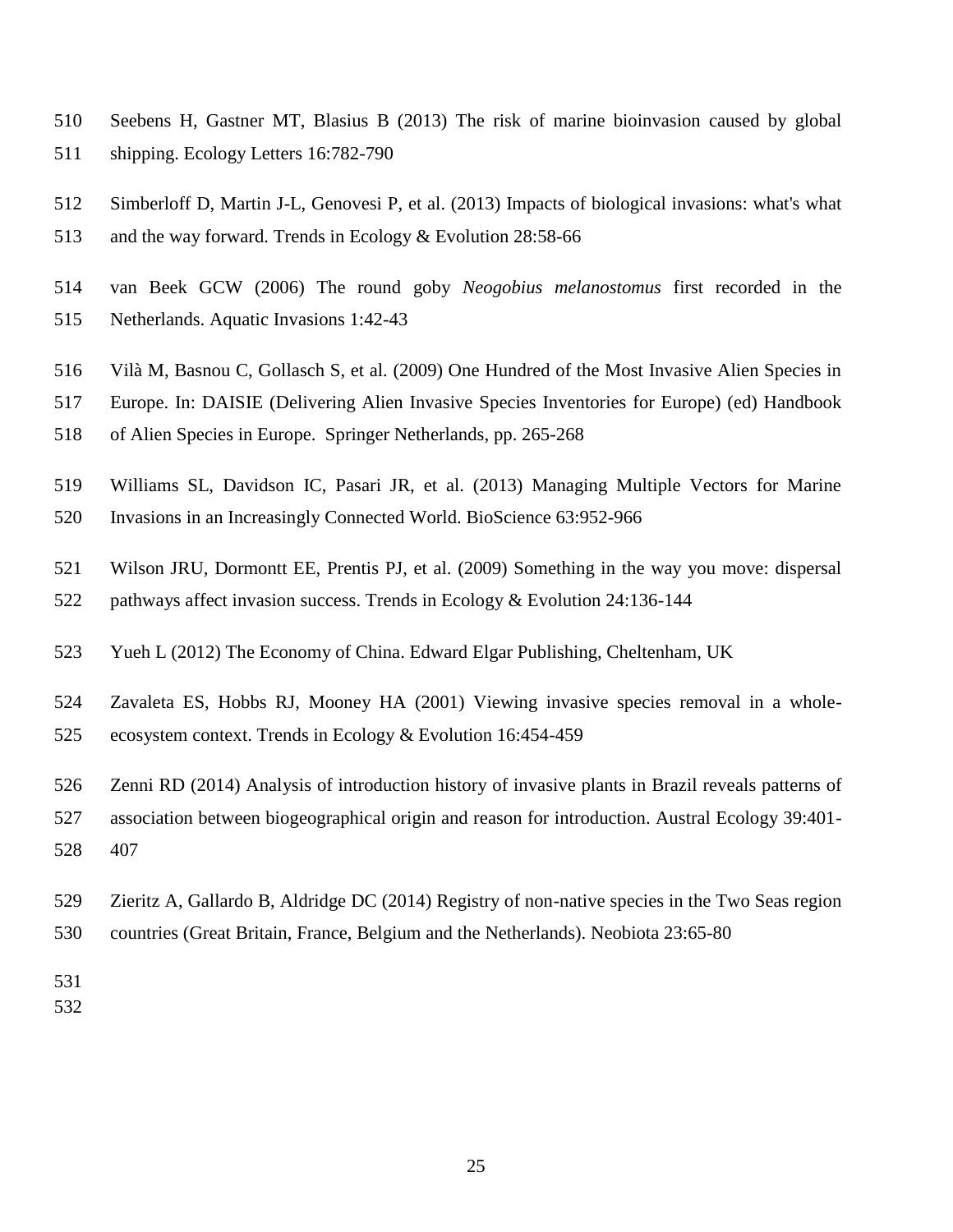# **Figures**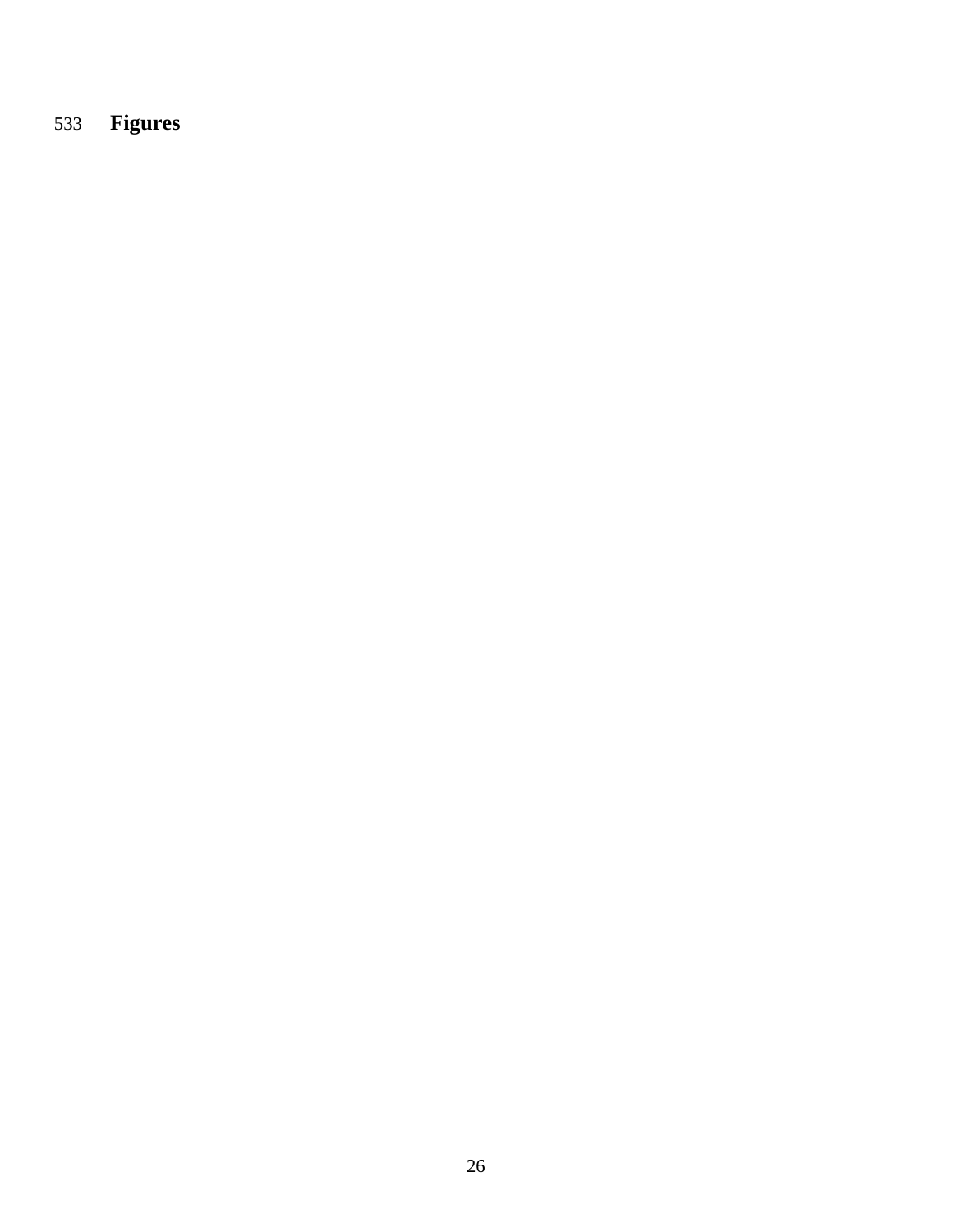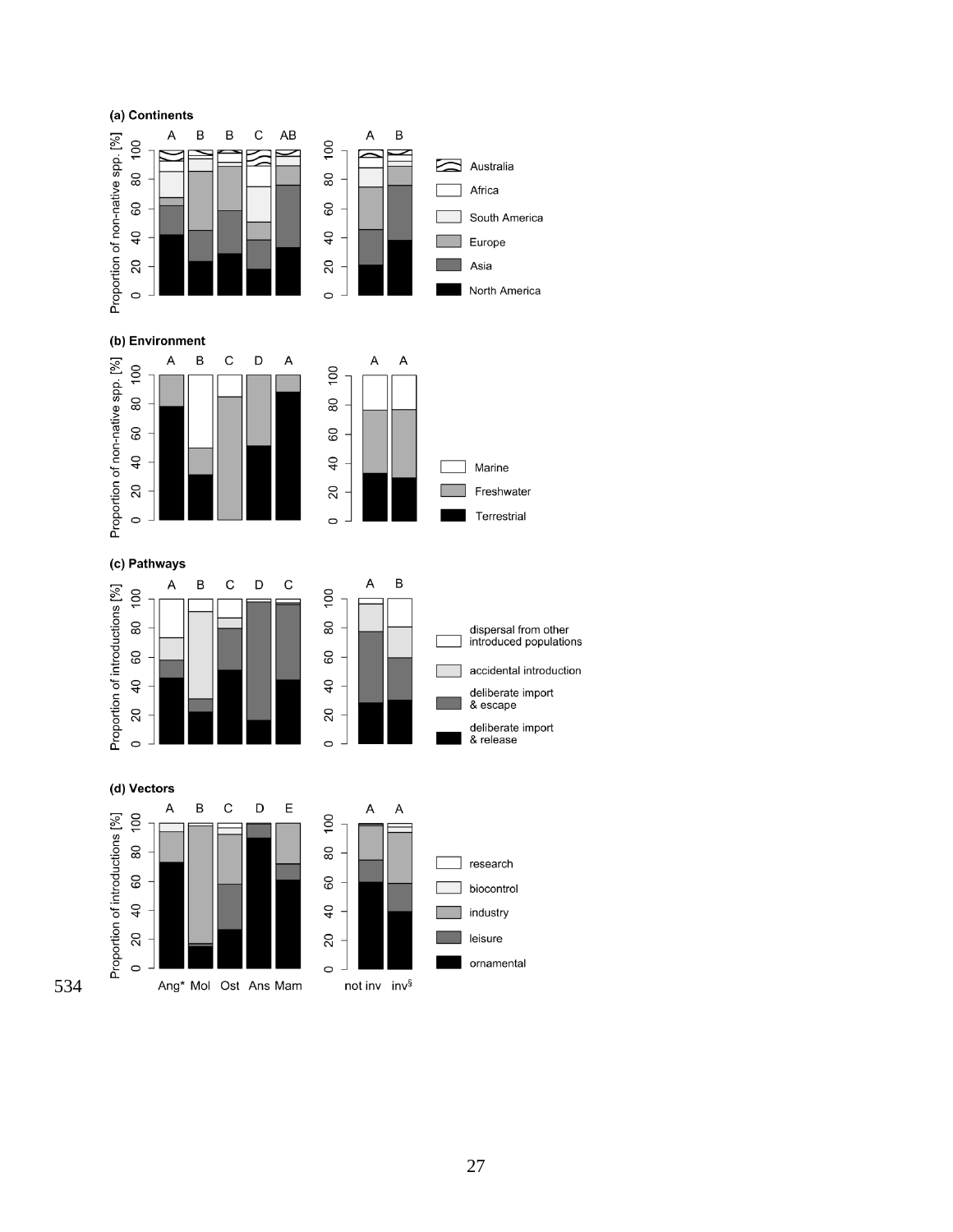**Figure 1.** Relative proportion of (a) continents of origin, (b) environment inhabited, (c) pathways of introduction and (d) vectors of deliberate introduction of non-native Angiospermae (Ang), Mollusca (Mol), Osteichthyes (Ost), Anseriformes (Ans) and Mammalia (Mam) species to 538 Northwest Europe (i.e. GB, France, Belgium and the Netherlands). Different letters above<br>539 columns indicate significant differences between taxonomic groups, and INNS (inv) vs. other columns indicate significant differences between taxonomic groups, and INNS (inv) *vs*. other NNS (not inv), respectively (see text for details). \*Angiospermae represented by INNS only; 541 <sup>§</sup>excluding Angiospermae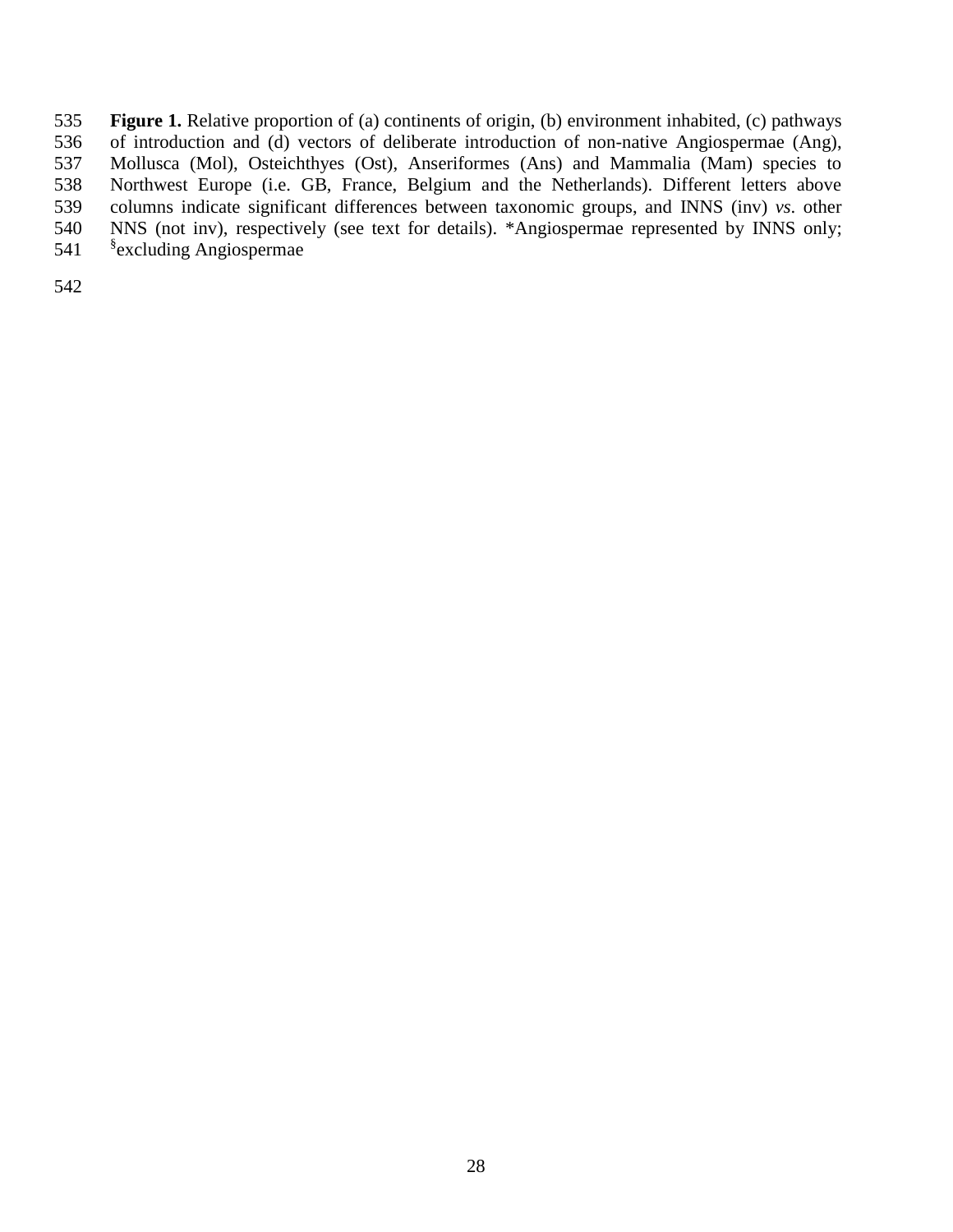



**Figure 2.** Rate of establishment of NNS from five taxonomic groups into Northwest Europe (i.e. 545 GB, France, Belgium and the Netherlands) from 1600 to 2015. Dashed line indicates time at GB, France, Belgium and the Netherlands) from 1600 to 2015. Dashed line indicates time at which 50% of NNS per group have arrived.

- \*Angiospermae represented by INNS only
-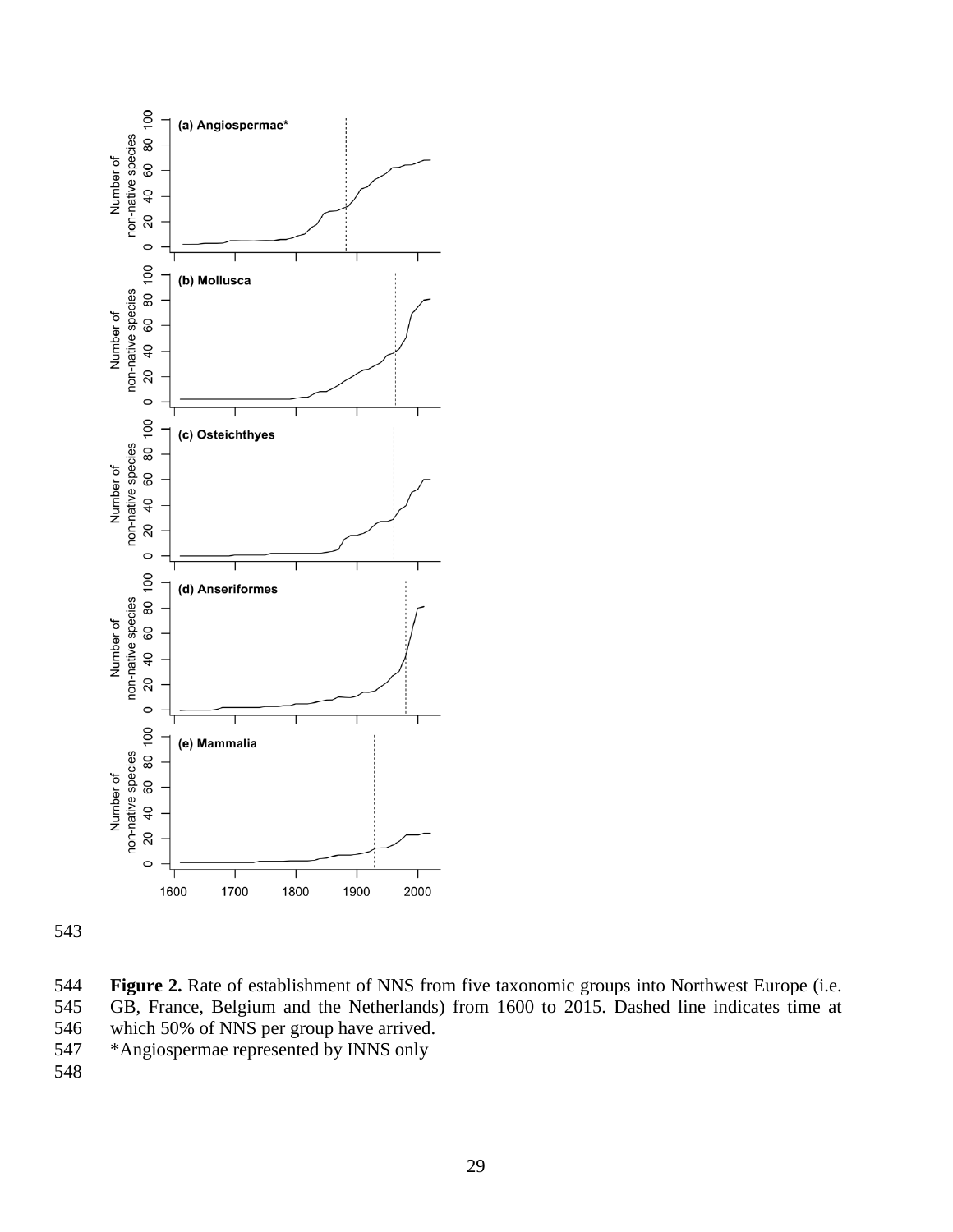

 **Figure 3.** Boxplots of year of first record in the wild in Northwest Europe (i.e. GB, France, Belgium and the Netherlands), grouped by (a) taxa, (b) continents of origin, (c) environments inhabited, (d) INNS *vs*. other NNS, (e) pathways of introduction and (f) vectors of introduction. Different letters above columns indicate significant differences between groups (see text for details). Abbreviations: acc, accidental introduction; Af, Africa; Ang, Angiospermae; Ans, Anseriformes; As, Asia; Au, Australia; bioc, biocontrol; del+esc, deliberate import and escape; del+rel, deliberate import and release; disp, dispersal; ind, industry; Eu, Europe; F, freshwater; inv, invasive; leis, leisure; M, marine; Mam, Mammalia; Mol, Mollusca; Na, North America; not inv, not invasive; orn, ornamental; Ost, Osteichthyes; Sa, South America; T, terrestrial

- \*Angiospermae represented by INNS only
- 560 <sup>§</sup>excluding Angiospermae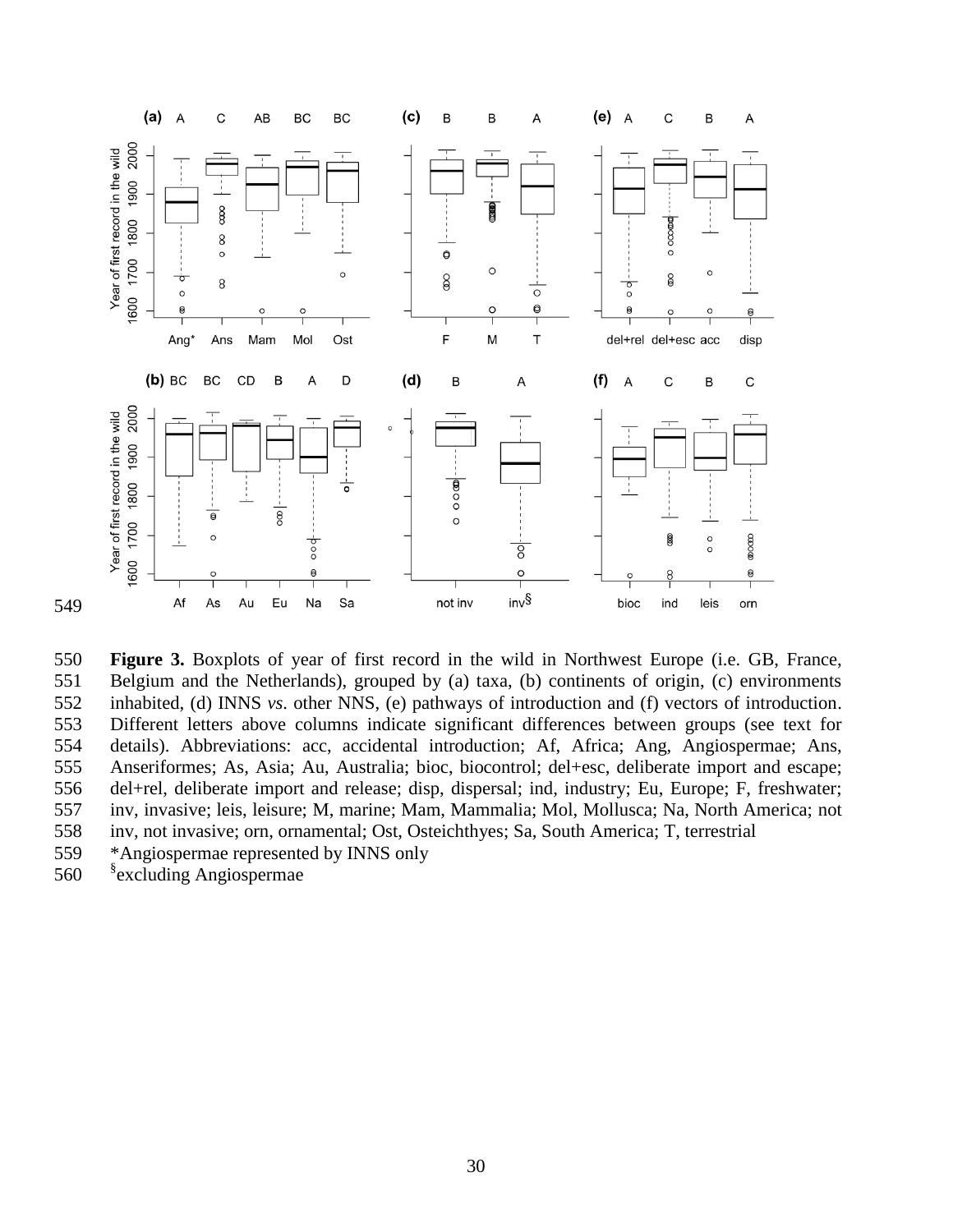

 

 **Figure 4.** Temporal changes in the relative proportion of different (a) continents of origin, (b) environments inhabited, (c) pathways of introduction and (d) vectors of deliberate introduction of non-native Angiospermae, Mollusca, Osteichthyes, Anseriformes and Mammalia to Northwest Europe (i.e. GB, France, Belgium and the Netherlands) per decade from 1761 to 2015.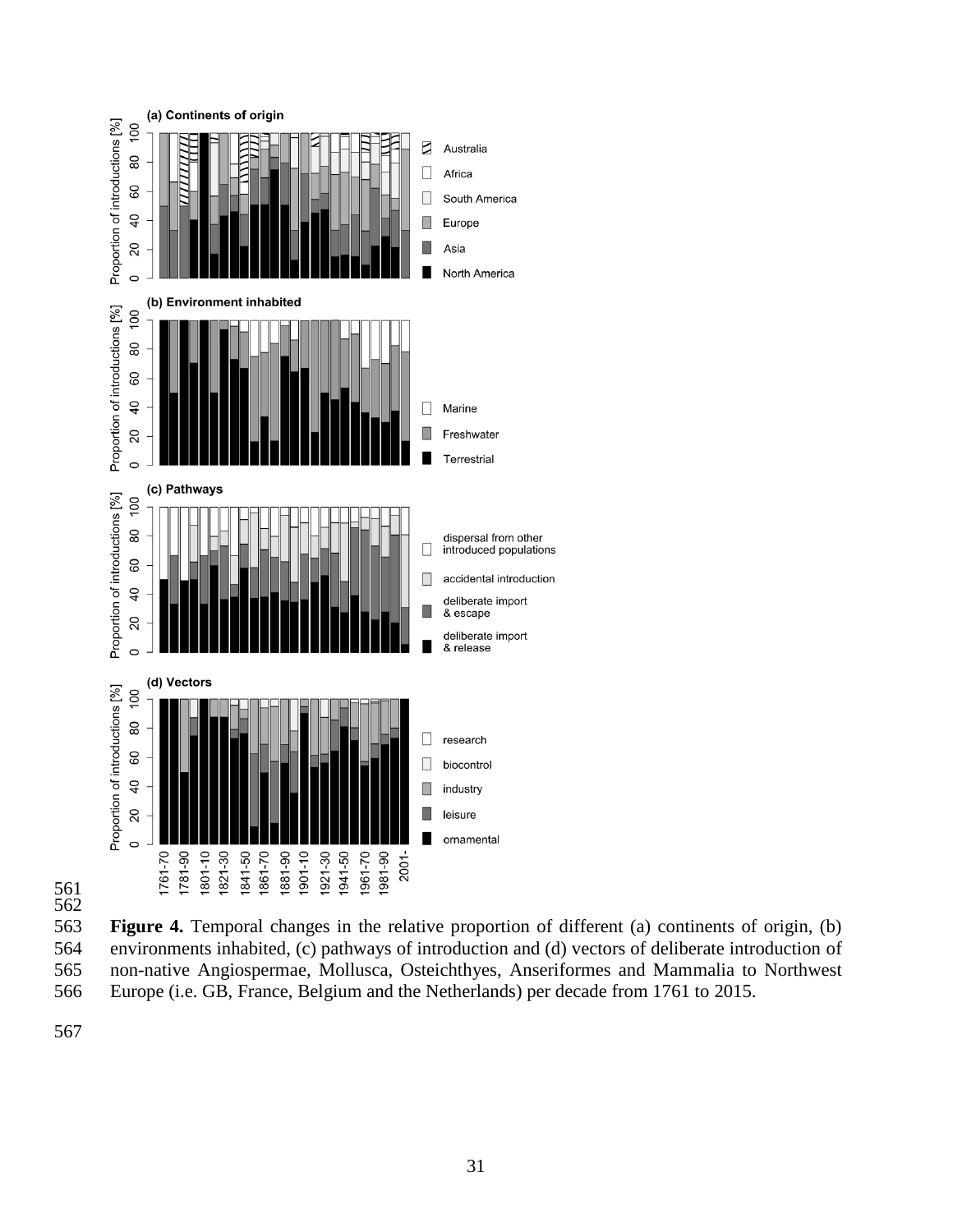## 568 **Tables**

**Table 1.** Results of (a) posthoc Chi-square tests  $(\chi^2 \nmid P)$  comparing the relative proportion of 570 NNS with incomplete and complete datasets between higher taxa; and posthoc Tukey and Kramer 571 (Nemenyi) tests (*P*) for Kruskal-Wallis tests comparing first year of observation in the wild (b) 572 between higher taxa; between NNS (c) from different continents; (d) from different environments 573 and (e) arriving through different pathways of introductions; and (f) between deliberately 574 introduced NNS arriving through different vectors of introduction.

| (a) Data<br>completeness | Angiospermae*            | Mollusca       | Osteichthyes             | Anseriformes | Mammalia  |
|--------------------------|--------------------------|----------------|--------------------------|--------------|-----------|
| Angiospermae*            |                          | 0.0001         | 0.0001                   | 0.438        | 0.797     |
| Mollusca                 | 14.54                    |                | $\mathbf{1}$             | 0.002        | 0.0058    |
| Osteichthyes             | 14.44                    | $\overline{0}$ |                          | 0.002        | 0.0056    |
| Anseriformes             | 0.60                     | 9.35           | 9.27                     |              | 0.345     |
| Mammalia                 | 0.07                     | 7.62           | 7.69                     | 0.89         |           |
| (b) First year           | Mollusca                 | Osteichthyes   | Anseriformes             | Mammalia     |           |
| Angiospermae*            | < 0.0001                 | < 0.0001       | < 0.0001                 | 0.218        |           |
| Mollusca                 |                          | 0.996          | 0.140                    | 0.338        |           |
| Osteichthyes             |                          |                | 0.092                    | 0.546        |           |
| Anseriformes             | $\overline{\phantom{0}}$ |                | $\overline{\phantom{a}}$ | 0.0051       |           |
| (c) First year           | Asia                     | Australia      | Europe                   | N-America    | S-America |
| Africa                   | 0.974                    | 0.581          | 0.561                    | < 0.0001     | 0.023     |
| Asia                     |                          | 0.066          | 0.764                    | < 0.0001     | < 0.0001  |
| Australia                |                          |                | 0.004                    | < 0.0001     | 0.849     |
| Europe                   |                          |                |                          | < 0.0001     | < 0.0001  |
| North America            | $\qquad \qquad -$        |                |                          |              | < 0.0001  |
| (d) First year           | Marine                   | Terrestrial    |                          |              |           |
| Freshwater               | 0.051                    | < 0.0001       |                          |              |           |
| Marine                   |                          | < 0.0001       |                          |              |           |
| (e) First year           | deliberate &<br>escape   | accidental     | dispersal                |              |           |
| del. & release           | < 0.0001                 | < 0.0001       | 0.98                     |              |           |